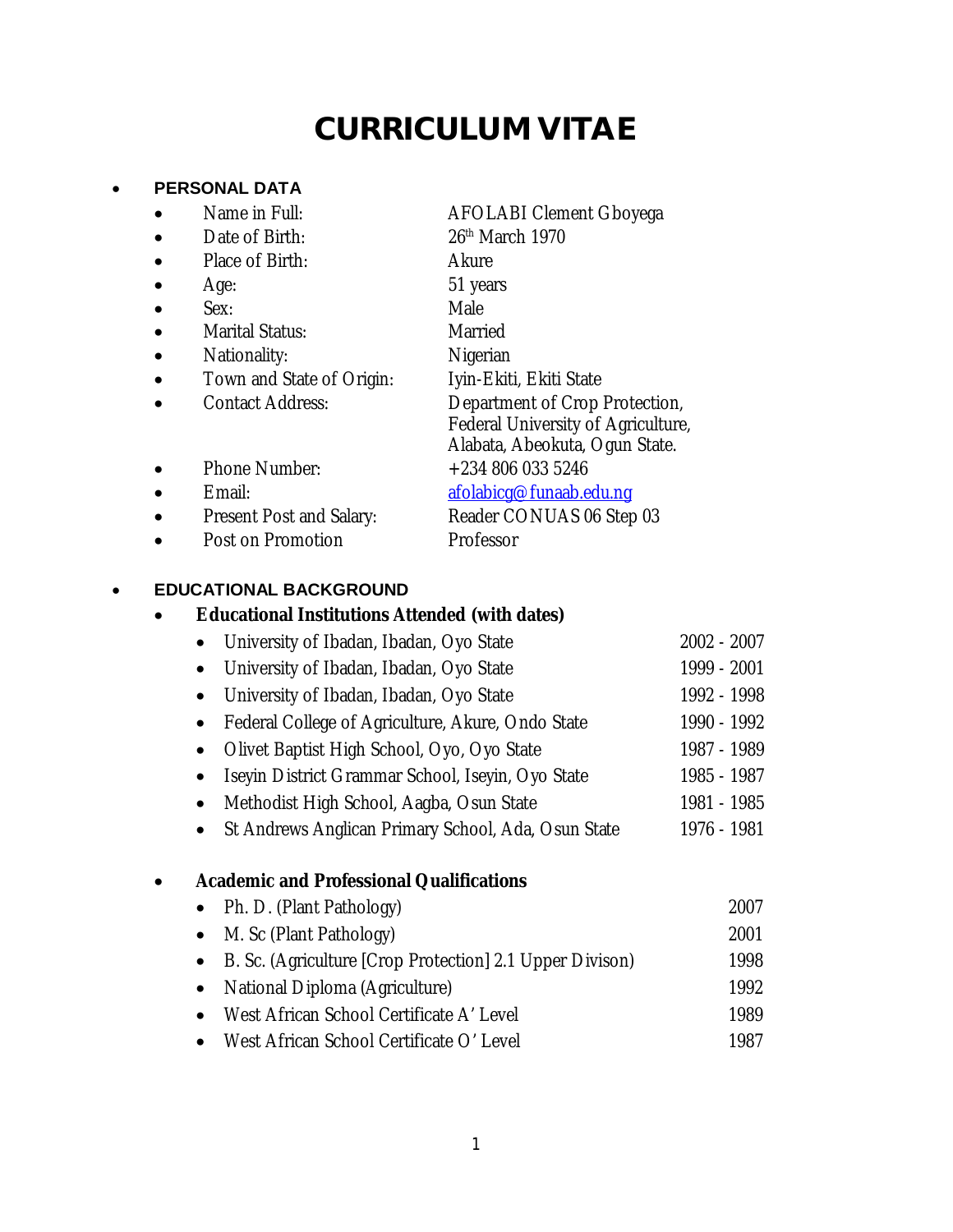#### **Prizes, Honours, Scholarship, National and International Recognition**

| • 134039: Feasibility study for the development of an innovative              |             |      |
|-------------------------------------------------------------------------------|-------------|------|
| smart-farming app for smallholders in developing countries                    |             |      |
| (Agricultural-Productivity-Project) 'APP' with PCI Technology Investment Ltd, |             |      |
| United Kingdom 2019                                                           | 2020 - 2021 |      |
| • Kirkhouse Trust Travel Grant, United Kingdom                                |             | 2009 |

- Graduate Research Fellowship, International Institute of<br>Tropical Agriculture, Ibadan, Nigeria 2002 2007 Tropical Agriculture, Ibadan, Nigeria
- Federal Government Postgraduate Fellowship 2003
- Silver medal, National Secondary School Games (Football) 1989

#### **WORK EXPERIENCE**

| $\bullet$ | <b>University:</b>       | Federal University of Agriculture, Abeokuta |                  |  |  |  |
|-----------|--------------------------|---------------------------------------------|------------------|--|--|--|
|           | Department:              | <b>Crop Protection</b>                      |                  |  |  |  |
|           | <b>Position:</b>         | Reader:                                     | 2017 - Till Date |  |  |  |
|           |                          | Senior Lecturer:                            | 2014 - 2017      |  |  |  |
|           |                          | Lecturer I:                                 | 2011 - 2014      |  |  |  |
|           |                          | Lecturer II:                                | 2008 - 2011      |  |  |  |
|           | <b>Responsibilities:</b> | Teaching, Research and Extension            |                  |  |  |  |

**Teaching activities in the last three (3) academic sessions**

| Course                           | Code          | <b>Units</b>   | No. of<br><b>Students</b> | Contact<br>hrs/wk | No of Lecturers/<br>contributions |
|----------------------------------|---------------|----------------|---------------------------|-------------------|-----------------------------------|
| 2017/2018 Session                |               |                |                           |                   |                                   |
| <b>UNDERGRADUATE</b>             |               |                |                           |                   |                                   |
| Introduction to plant physiology | <b>PCP191</b> | 1              | 1350                      | 3 hr (Lecture)    | 3/Lecturer (33.3%)                |
| Basic diagnostic techniques for  | <b>CPT304</b> | $\overline{2}$ | 104                       | 3 hr (Lecture)    | 3/Lecturer (33.3%)                |
| plant pests and diseases         |               |                |                           |                   |                                   |
| Introduction to crop protection  | <b>CPT312</b> | 3              | 1200                      | 3 hr (Lecture)    | 3/Lecturer (33%)                  |
| Crop protection techniques       | FPY405        | $\overline{2}$ | 1500                      | 4 hr (Lecture)    | 1/Lecturer (100%)                 |
| Crop post-harvest techniques     | <b>FPY406</b> | 2              | 1500                      | 4 hr (Lecture)    | 2/ Lecturer (50%)                 |
| Plant disease evaluation         | <b>CPT505</b> | $\overline{2}$ | 104                       | 2 hr (Lecture)    | 3/Lecturer (33.3%)                |
| Plant diseases management        | <b>CPT506</b> | $\overline{2}$ | 104                       | 3 hr (Lecture)    | 3/Lecturer (33.3%)                |
| Plant protection                 | CPT507        | 3              | 550                       | 3 hr (Lecture)    | 4/Lecturer (25%)                  |
| Vertebrate pests in agriculture  | <b>CPT508</b> | $\overline{2}$ | 104                       | 2 hr (Lecture)    | 1/Lecturer (100%)                 |
| Seminar I                        | <b>AGS597</b> | 1              | 104                       | 2 hr (Lecture)    | 8/Lecturer (12.5%)                |
| Seminar II                       | <b>AGS598</b> | 1              | 104                       | 2 hr (Lecture)    | 8/Lecturer (12.5%)                |
| Special project                  | <b>AGP599</b> | 4              | 16                        | 6 hr (Lecture)    | 1/Lecturer (100%)                 |
| <b>POSTGRADUATE</b>              |               |                |                           |                   |                                   |
| Principle of plant pathology     | <b>PDC706</b> | $\overline{2}$ | 5                         | 3 hr (Lecture)    | 2/Lecturer (50%)                  |
| Physiology of fungi              | CPT819        | 3              | 7                         | 3 hr (Lecture)    | 1/Lecturer (100%)                 |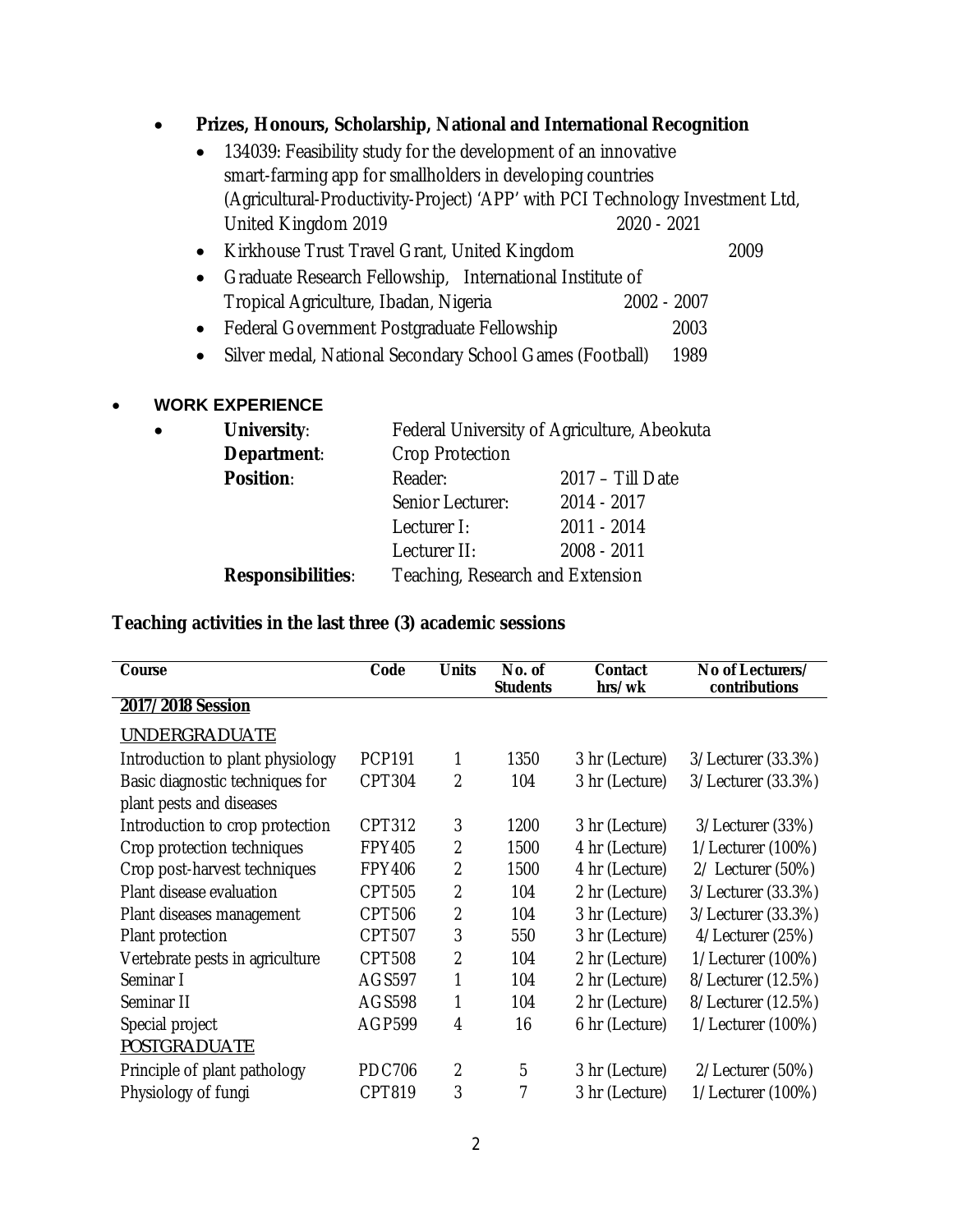| Advanced mycology      | <b>CPT820</b> | 3 | 21 | 3 hr (Lecture) | 2/Lecturer (50%)  |
|------------------------|---------------|---|----|----------------|-------------------|
| Bacteriology           | CPT821        |   |    | 3 hr (Lecture) | 1/Lecturer (100%) |
| Plant diseases control | CPT823        | 3 |    | 3 hr (Lecture) | 2/Lecturer (60%)  |
| Crop protection and    | <b>CRP805</b> |   |    | 3 hr (Lecture) | 5/Lecturer (20%)  |
| productivity           |               |   |    |                |                   |

| <b>Course</b>                    | Code          | <b>Units</b>   | No. of<br><b>Students</b> | <b>Contact</b><br>hrs/wk | No of Lecturers/<br>contributions |
|----------------------------------|---------------|----------------|---------------------------|--------------------------|-----------------------------------|
| 2018/2019 Session                |               |                |                           |                          |                                   |
| <b>UNDERGRADUATE</b>             |               |                |                           |                          |                                   |
| Introduction to plant physiology | <b>PCP191</b> | 1              | 1350                      | 3 hr (Lecture)           | 3/Lecturer (33.3%)                |
| Basic diagnostic techniques for  | <b>CPT304</b> | $\overline{2}$ | 98                        | 3 hr (Lecture)           | 3/Lecturer (33.3%)                |
| plant pests and diseases         |               |                |                           |                          |                                   |
| Introduction to crop protection  | <b>CPT312</b> | 3              | 1200                      | 3 hr (Lecture)           | 3/Lecturer (33%)                  |
| Crop protection techniques       | <b>FPY405</b> | $\overline{2}$ | 1300                      | 4 hr (Lecture)           | 1/Lecturer (100%)                 |
| Crop post-harvest techniques     | <b>FPY406</b> | $\overline{2}$ | 1300                      | 4 hr (Lecture)           | 2/ Lecturer (50%)                 |
| Plant disease evaluation         | <b>CPT505</b> | 2              | 66                        | 2 hr (Lecture)           | 3/Lecturer (33.3%)                |
| Plant diseases management        | CPT506        | $\overline{2}$ | 66                        | 3 hr (Lecture)           | 3/Lecturer (33.3%)                |
| Plant protection                 | CPT507        | $\overline{3}$ | 350                       | 3 hr (Lecture)           | 4/Lecturer (25%)                  |
| Vertebrate pests in agriculture  | <b>CPT508</b> | $\overline{2}$ | 66                        | 2 hr (Lecture)           | $2/$ Lecturer (70%)               |
| Seminar I                        | <b>AGS597</b> | 1              | 66                        | 2 hr (Lecture)           | 8/Lecturer (12.5%)                |
| Seminar II                       | <b>AGS598</b> | 1              | 66                        | 2 hr (Lecture)           | 8/Lecturer (12.5%)                |
| Special project                  | <b>AGP599</b> | $\overline{4}$ | $\overline{8}$            | 6 hr (Lecture)           | 1/Lecturer (100%)                 |
| <b>POSTGRADUATE</b>              |               |                |                           |                          |                                   |
| Principle of plant pathology     | <b>PDT706</b> | $\overline{2}$ | 5                         | 3 hr (Lecture)           | 2/Lecturer (50%)                  |
| <b>Advanced mycology</b>         | CPT820        | 3              | 7                         | 3 hr (Lecture)           | 1/Lecturer (100%)                 |
| Plant diseases control           | CPT823        | 3              | 7                         | 3 hr (Lecture)           | 2/Lecturer (60%)                  |
| Crop protection and              | <b>CRP805</b> | $\overline{3}$ | 7                         | 3 hr (Lecture)           | 5/Lecturer (20%)                  |
| productivity                     |               |                |                           |                          |                                   |
| 2019/2020 Session                |               |                |                           |                          |                                   |
| <b>UNDERGRADUATE</b>             |               |                |                           |                          |                                   |
| Introduction to plant physiology | <b>PCP191</b> | 1              | 1350                      | 3 hr (Lecture)           | 3/Lecturer (33.3%)                |
| Basic diagnostic techniques for  | CPT304        | $\overline{2}$ | 98                        | 3 hr (Lecture)           | 3/Lecturer (33.3%)                |
| plant pests and diseases         |               |                |                           |                          |                                   |
| Introduction to crop protection  | <b>CPT312</b> | $\overline{3}$ | 1200                      | 3 hr (Lecture)           | 3/Lecturer (33%)                  |
| Crop protection techniques       | <b>FPY405</b> | $\overline{2}$ | 1300                      | 4 hr (Lecture)           | 1/Lecturer (100%)                 |
| Crop post-harvest techniques     | <b>FPY406</b> | $\overline{2}$ | 1300                      | 4 hr (Lecture)           | 2/ Lecturer (50%)                 |
| Plant disease evaluation         | CPT505        | $\overline{2}$ | 66                        | 2 hr (Lecture)           | 3/Lecturer (33.3%)                |
| Plant diseases management        | <b>CPT506</b> | $\overline{2}$ | 66                        | 3 hr (Lecture)           | 3/Lecturer (33.3%)                |
| Plant protection                 | CPT507        | $\sqrt{3}$     | 350                       | 3 hr (Lecture)           | 4/Lecturer (25%)                  |
| Vertebrate pests in agriculture  | <b>CPT508</b> | $\overline{2}$ | 66                        | 2 hr (Lecture)           | 2/Lecturer (70%)                  |
| Seminar I                        | <b>AGS597</b> | 1              | 66                        | 2 hr (Lecture)           | 8/Lecturer (12.5%)                |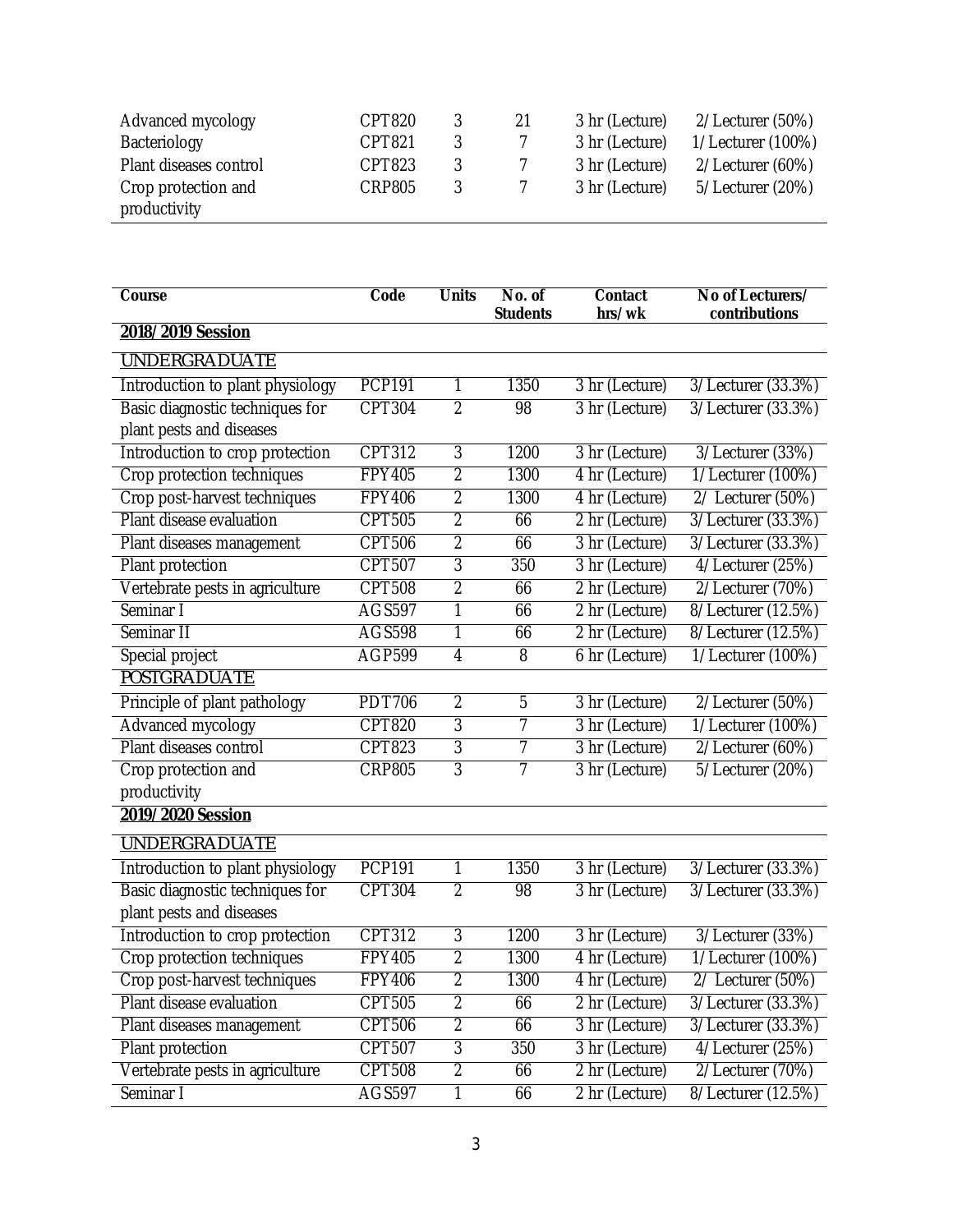| Seminar II                   | AGS598        |               | 66 | 2 hr (Lecture) | 8/Lecturer (12.5%) |
|------------------------------|---------------|---------------|----|----------------|--------------------|
| Special project              | <b>AGP599</b> | 4             | 8  | 6 hr (Lecture) | 1/Lecturer (100%)  |
| <b>POSTGRADUATE</b>          |               |               |    |                |                    |
| Principle of plant pathology | <b>PDC706</b> | $\mathcal{P}$ | .5 | 3 hr (Lecture) | 2/Lecturer (50%)   |
| Advanced mycology            | <b>CPT820</b> | 3             |    | 3 hr (Lecture) | 1/Lecturer (100%)  |
| Plant diseases control       | CPT823        | 3             |    | 3 hr (Lecture) | 2/Lecturer (60%)   |
| Crop protection and          | <b>CRP805</b> | 3             |    | 3 hr (Lecture) | 5/Lecturer (20%)   |
| productivity                 |               |               |    |                |                    |

# **Students' Project Supervision:**

|           | Undergraduate<br>$\bullet$                                                                            | Major Supervisor (77 Completed, 8 Ongoing) |               |
|-----------|-------------------------------------------------------------------------------------------------------|--------------------------------------------|---------------|
|           | Post-Graduate (PGD)<br>$\bullet$                                                                      | Major (2 Completed, 3 Ongoing)             |               |
|           | Post-Graduate (M. Agric.)<br>$\bullet$                                                                | Major Supervisor (8 Completed, 5 Ongoing)  |               |
|           | Post-Graduate (M. Agric.)<br>$\bullet$                                                                | Minor Supervisor (11 Completed, 3 Ongoing) |               |
|           | Post-Graduate (Ph.D.)<br>$\bullet$                                                                    | Major Supervisor (5 Ongoing)               |               |
|           | Post-Graduate (Ph.D.)<br>$\bullet$                                                                    | Minor Supervisor (2 Completed, 2 Ongoing)  |               |
| $\bullet$ | NYSC: Research Farms Unit, International Institute of Tropical Agriculture                            |                                            |               |
|           | (IITA), Ibadan.                                                                                       |                                            | 1998 - 1999   |
| $\bullet$ | Part-Time Lecturer, Federal College of Agriculture, Ibadan                                            |                                            | $2000 - 2002$ |
|           | Graduate Research Fellow, Pathology Unit, IITA, Ibadan                                                |                                            | $2002 - 2007$ |
| $\bullet$ | SPECIAL ASSIGNMENT/COMMUNITY SERVICE<br><b>Activities within the University:</b><br><b>Department</b> |                                            |               |
|           | Departmental Seminar Coordinator<br>$\bullet$                                                         |                                            | 2009 - 2015   |
|           | Departmental Final Year Students Project Coordinator<br>$\bullet$                                     |                                            | 2016 - 2020   |
|           | Departmental Examination Officer<br>$\bullet$                                                         |                                            | 2010 - Date   |
|           | Departmental Student Adviser (500 level & FNG)                                                        |                                            | 2016 - Date   |
|           | College                                                                                               |                                            |               |
|           | College Representative, University Admissions Committee                                               |                                            | 2019 - Date   |
|           | College Representative, College of Agric. Management and<br>$\bullet$                                 |                                            |               |
|           | <b>Rural Development</b>                                                                              |                                            | 2017 - 2020   |
|           | Member, College Committee on Examination Result<br>$\bullet$                                          |                                            | 2010 - Date   |
|           | Member, COLPLANT Space Allocation Committee<br>$\bullet$                                              |                                            | 2015 - Date   |
|           | <b>Community services</b>                                                                             |                                            |               |
|           | Secretary, Academic Staff Union of Universities, ASUU-<br>$\bullet$<br><b>UNAAB</b>                   |                                            | 2018 - 2021   |
|           | Collation Officer, 2019 Presidential and National Assembly<br>$\bullet$                               |                                            |               |
|           | General Election, Abeokuta South Local Government, Ogun State                                         |                                            | 2019          |
|           | Collation Officer, 2019 Governorship and State Assembly General                                       |                                            |               |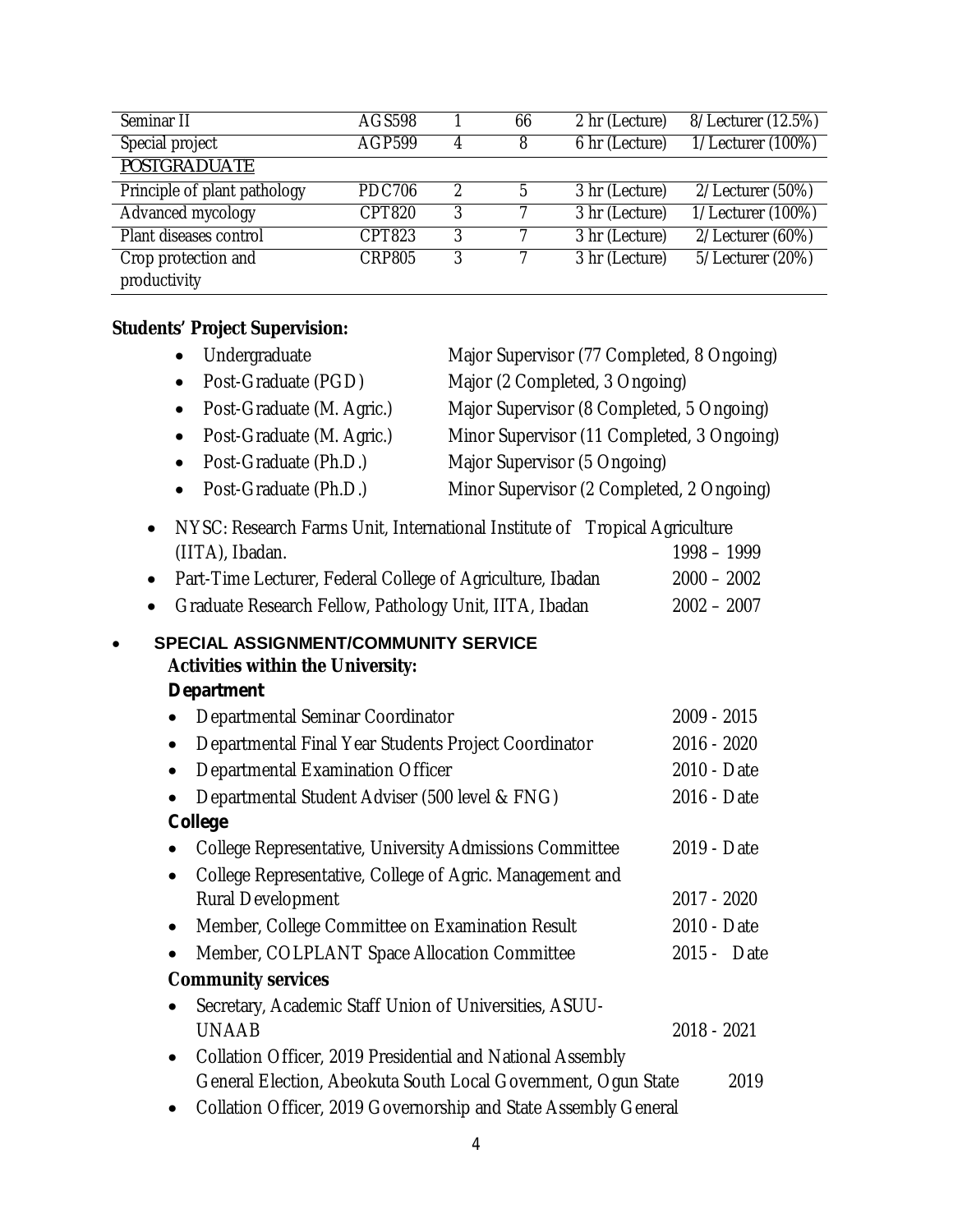| Election, Ado Odo/Ota Local Government, Ogun State                                                                     | 2019        |
|------------------------------------------------------------------------------------------------------------------------|-------------|
| Assistant Secretary, Academic Staff Union of Universities, ASUU-                                                       |             |
| <b>UNAAB</b>                                                                                                           | 2016 - 2018 |
| Secretary, Ethics and Disciplinary Committee, ASUU-UNAAB                                                               |             |
|                                                                                                                        | 2016 - 2021 |
| Secretary, ASUU-UNAAB Committee on Draft Memorandum on<br>Federal Government Visitation Panel to Federal University of |             |
| Agriculture, Abeokuta                                                                                                  | 2017 - 2018 |
| Delegate, St John's Church, Sanyo, Ibadan to Ibadan Anglican<br><b>Communion Synod</b>                                 | 2017 - Date |
| Chairman, Harvest Committee, St. John's Ang. Church, Sanyo,                                                            |             |
| <b>Ibadan</b>                                                                                                          | 2016 - Date |
| Member, Ibadan Anglican Diocese Vision 2026 Implementation                                                             |             |
| Committee                                                                                                              | 2016 - Date |
|                                                                                                                        |             |

# **TRAINING PROGRAMMES ATTENDED WITH DATES**

| A 2-Day Training Workshop on Research Grants Sourcing and Proposal                                 |                      |
|----------------------------------------------------------------------------------------------------|----------------------|
| Writing at PG School Auditorium, FUNAAB, Abeokuta 10-11 October, 2018                              |                      |
| A 5-Day Learning Technologies Workshop on 21 <sup>st</sup> Century held at International Scholar's |                      |
| Resource Centre, FUNAAB, Abeokuta                                                                  | 13 - 17 August, 2018 |
| A Day Leadership Training titled 'Towards a Principled and Ideological                             |                      |
| ASUU' held at the ASUU-UNAAB Secretariat, Abeokuta.                                                | 28 June 2017         |
| A 2- Day Symposium on African Yam Bean held at International                                       |                      |
| Institute of Tropical Agriculture, Ibadan.                                                         | 17-18 October 2016   |
| A Day Mini-symposium on Application of Advanced Technologies                                       |                      |
| for Crop Yield Improvement held at International Institute of                                      |                      |
| Tropical Agriculture, Ibadan.                                                                      | 27 September 2016    |
| A Day workshop on Building Academic Leadership Capacity for                                        |                      |
| Higher Education in the 21 <sup>st</sup> Century held at Mahmood Yakubu                            |                      |
| Auditorium, FUNAAB.                                                                                | 21 June 2016         |
| A 2-Day Step-Down Capacity-Building training For Departmental SIWES Coordinators                   |                      |
| and College Representatives on "Work based learning, Job Analysis and Career Placement"            |                      |
| held at the International Scholars Resort Centre, FUNAAB.                                          |                      |
|                                                                                                    | 7 - 8 July 2014      |
| I-Day Strategic Plan Workshop on Strategic Plan: Roadmap Towards a                                 |                      |
| World Class University held at the Post-Graduate School Auditorium, FUNAAB.                        |                      |
|                                                                                                    | 27 May 2014          |
| Regional Training Workshop for Early Career Scientists and Researchers Working on                  |                      |
| Tropical Root Crops Organized by EU-ACP Project of International Society for Tropical              |                      |
| Root Crops (ISTRC), held at the                                                                    |                      |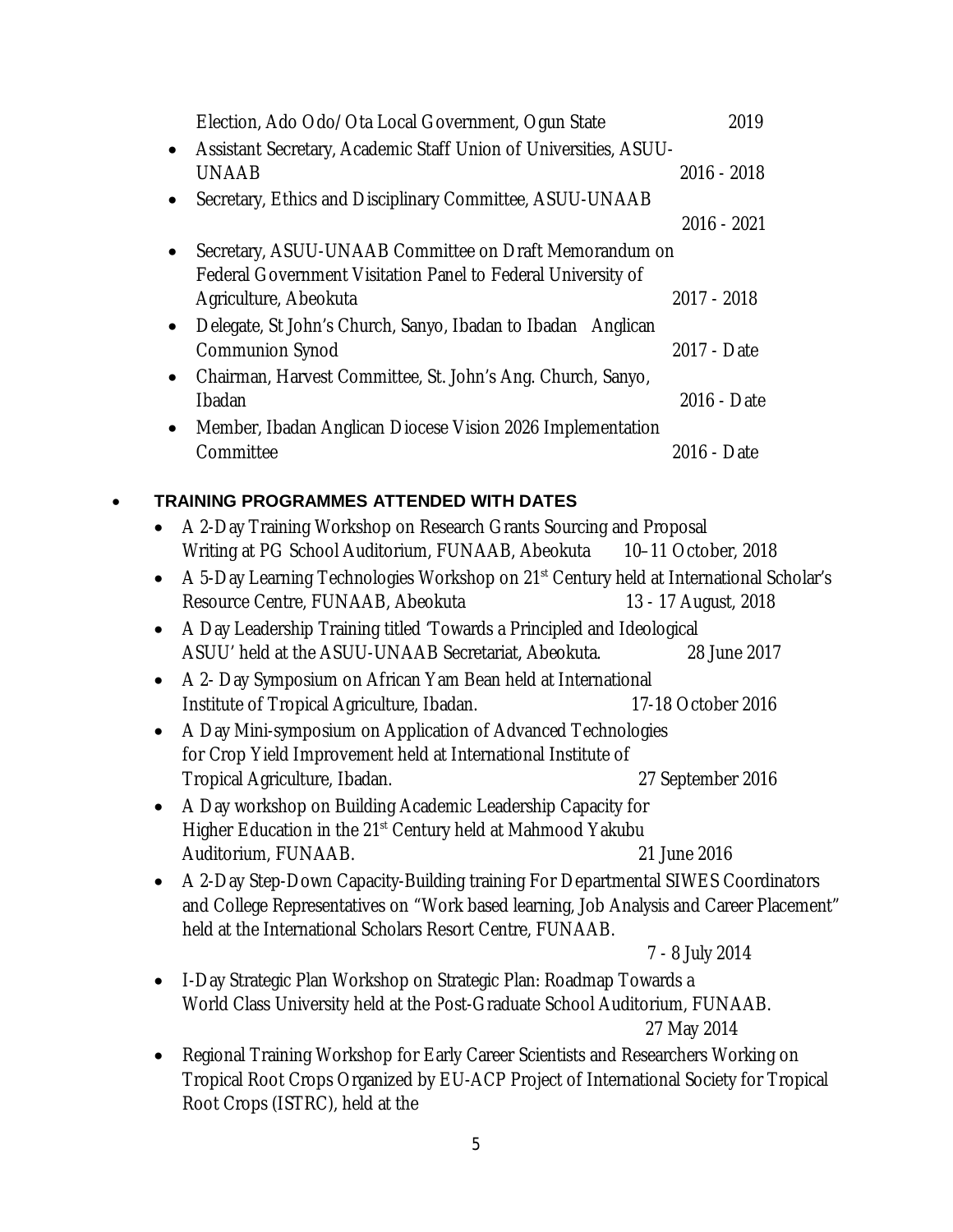University of Agriculture Abeokuta. 4 – 8 July 2011

- Electronic Library Resources Training Workshop on Research for Life and TEEAL programme for Nigeria Organized under the Leadership of United nations Food and Agriculture Organisation with Cornell University's Albert R. Mann Library (USA) and ITOCA (South Africa) held at the University of Agriculture, Abeokuta. 7 - 9 June 2011
- Regional Workshop on Scientific Writing, Publishing and Oral Communication, organized by Association of African Universities (AAU) in collaboration with Nigerian Institute of Food Science and Technology and A.G. Leventis Memorial Centre For Learning (LEMCEL), University of Agriculture, Abeokuta. 23 – 25 June 2010
- Basic Molecular Biology Techniques for DNA Technology, University of Agriculture, Abeokuta. 12 - 18 July 2009
- Real-Time PCR Workshop, The Gene Expression Facility of Kansas State University, Manhattan, Kansas, USA 29 – 30 June 2009
- Fusarium Laboratory Workshop, Department of Plant Pathology, Kansas State University, Manhattan, Kansas, USA. 21 – 26 June 2009
- Scientific Data Management for Anglophone Countries, Organized by Technical Centre For Agricultural And Rural Cooperation (CTA), in collaboration with Council for Scientific and Industrial Research-Institute for Scientific and Technological Information (CSIR-INSTI) Accra, Ghana 31 Mar.– 11 April 2008
- Stakeholder Meeting and Training for International Plant Diagnostic Network (IPDN), IITA, Benin, West Africa 5 - 6 August 2006
- Regional workshop and laboratory training on mycotoxin contamination of agricultural commodities and processed food, National Agency for Food and Drug Administration and Control (NAFDAC) in collaboration with International Atomic Energy Agency (IAEA), Lagos, Nigeria

7 – 11 February 2005

• How to write and publish a scientific paper, IITA Training Program, Ibadan. 30 April 2003

#### **COMMENDATION**

- Mostly Verbal
- Commendation Letter on Successful Hosting of the 37<sup>th</sup> Annual Conference of Nigerian Society for Plant Protection at the Federal University of Agriculture, Abeokuta.

06 – 10 May 2012.

#### **MEMBERSHIP OF PROFESSIONAL BODIES**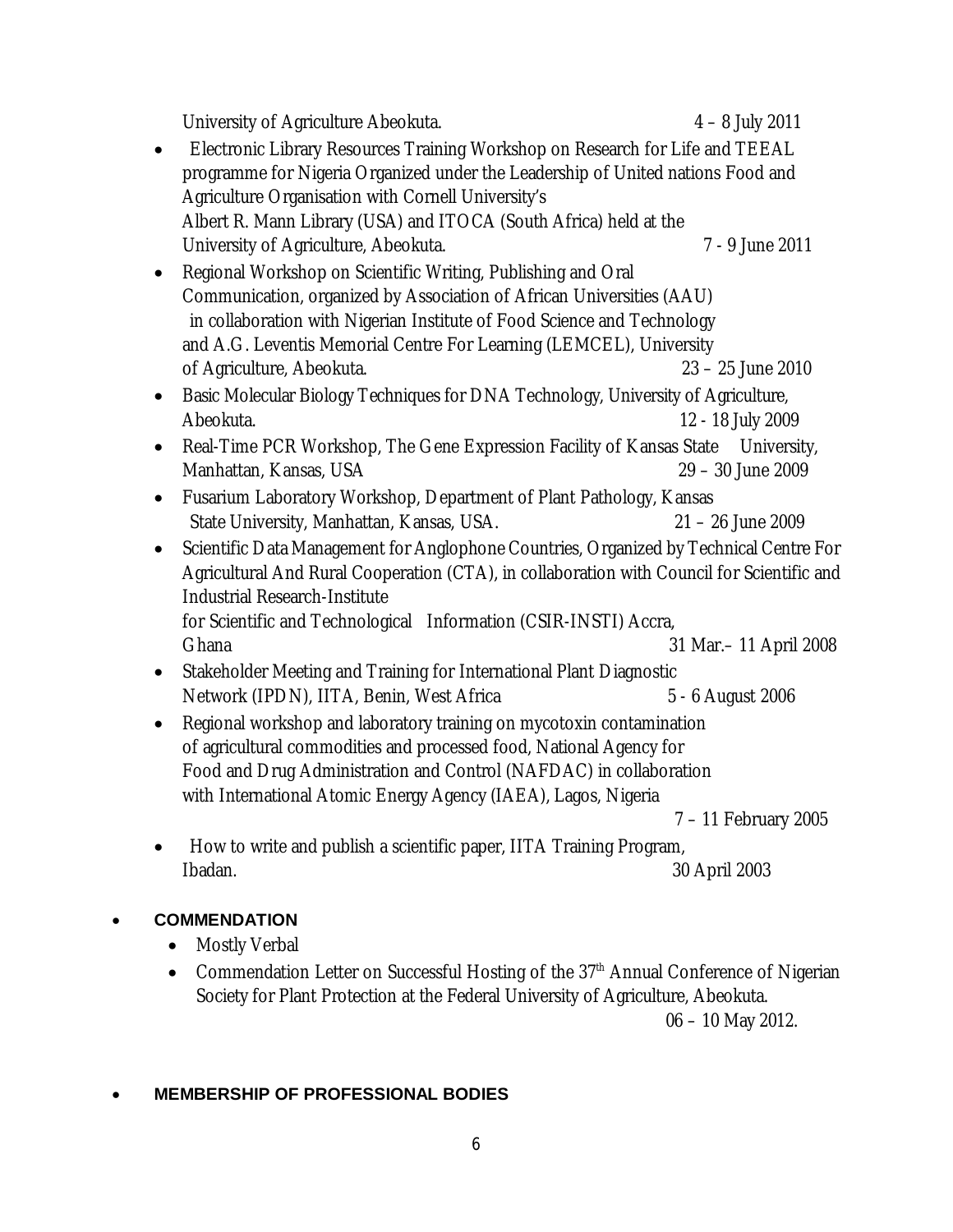- American Phytopathological Society
- Mycotoxicology Society of Nigeria
- Mycological Society of Nigeria
- Nigerian Society for Plant Protection

#### **RESEARCH INTEREST OR COMMISSIONED PROJECTS Completed**

- Assessment of farmers' field for cassava yield and root rot
- Relative susceptibility of raw and roasted groundnut to seed borne
- pathogen and mycotoxin contamination
- Assessment of root rot disease under maize-cassava inter-crop
- Screening of pepper for foliar and fruit diseases
- Evaluation of some sweet potato varieties for leaf spot and root rot
- Effects of poultry manure on leaf spot disease of pepper
- Evaluation of different control measures on foliar diseases of pepper

#### **Ongoing**

- Response of some Bambara groundnut accessions to foliar diseases
- Evaluation of African Yam Bean for resistance to foliar, floral and pod diseases
- Management of downy mildew disease of cucumber

# **PUBLICATIONS**

- **Thesis/Dissertations**
	- **Afolabi C. G.** (2007). *Fusarium* stalk and ear rot of maize (*Zea mays* L) and mycotoxin contamination of grains in Nigeria. Ph.D. Thesis. University of Ibadan, Nigeria
	- **Afolabi C. G.** (2001). Effect of crude oil on seedling emergence, mortality and performance of tomato infected with *Ralstonia solanacearum.* M.Sc. Dissertation. University of Ibadan, Nigeria
	- **Afolabi C. G.** (1998). Effect of seed-borne fungi on percentage germination and health of rice seedlings. B.Sc. Project. University of Ibadan, Nigeria
	- **Books/Monographs and Chapters in Books:** NIL

- **JOURNAL ARTICLES**
- *f* **Afolabi C. G**., Bandyopadhyay R., Leslie J. F., Ekpo E. J. A. (2006). Effect of Sorting on Incidence and Occurrence of Fumonisin and *Fusarium verticillioides* on Maize from Nigeria. *Journal of Food Protection* 69:2019-2023. Publisher: International Association for Food Protection, (USA). URL: <http://www.ingentaconnect.com/content/iafp/jfp/2006/00000069/00000008/art00039#expand/collapse>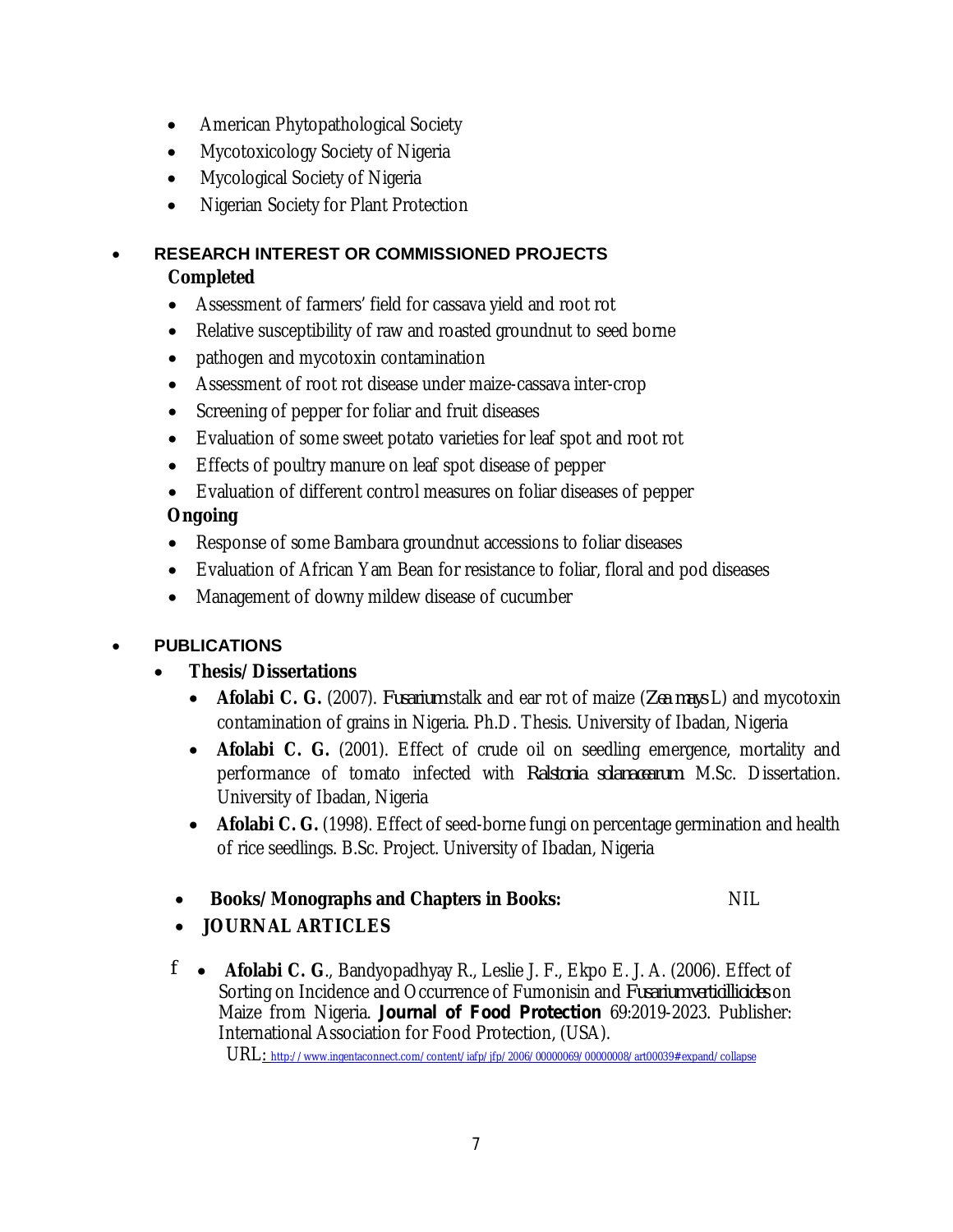- *f* **Afolabi C. G**., Ojiambo, P. S., Ekpo E. J. A., Menkir A., R. Bandyopadhyay (2007). Evaluation of Maize Inbred Lines for Resistance to *Fusarium* Ear Rot and Fumonisin Accumulation in Grain in Tropical Africa. *Plant Disease* 91: 279-286. Published by American Phytopathological Society,USA. URL: DOI: 10.1094/PDIS-91-3-0279
- *f* **Afolabi C.G**., Ojiambo, P. S., Ekpo E. J. A., Menkir A., R. Bandyopadhyay (2008). Novel Sources of Resistance to *Fusarium* Stalk Rot of Maize in Tropical Africa. *Plant Disease* 92: 772-780. Published by American Phytopathological Society, USA.

URL: doi:10.1094/PDIS-92-5-0772.

- **Afolabi C.G**., Ekpo E. J. A. (2010). Response of Tomato Infected with *Ralstonia solanacearum* in Soil Contaminated with Crude Oil. *Nigerian Journal of Ecology*. 11: 59-67. Published by Ecological Society of Nigeria.
- Okechukwu, R.U., Kehinde, I.A., **Afolabi**, **C.G.,** James, B., Egesi, C. (2011). Distribution of Improved Varieties of Cassava and Potential Impact to Root Yield and Disease Reduction in Nigeria. *African Journal of Root and Tuber Crops.* 9:58 – 63. Published by International Society for Root and Tuber Crops-African Branch, IITA, Ibadan.
- **Afolabi**, **C. G**., Okechukwu, O. C., Kehinde, I. A., Okechukwu, R.O. (2011). Assessment of Farmers' Field for Root Rot Disease on Improved Cassava Varieties Released in Nigeria. *African Journal of Root and Tuber Crops.* 9:50 – 57. Published by International Society for Root and Tuber Crops-African Branch, IITA, Ibadan.
- **Afolabi**, **C. G**., Owolade O. F., Oguntade, O., Okechukwu, R. U. (2011). Potential of Rice Husk Extract in the Control of Some Cassava Root Rot Pathogens. *Nigerian Journal of Plant Protection* 25:221 – 229. Published by Nigerian Society for Plant Protection.
- Owolade O. F., Dixon, A. G. O., Idowu, O.T. H. Akande, S. R., Olakojo, S. A., **Afolabi, C. G.**, Tedela, P. O. Popoola, A. R., Adeoti, A. Y. A., Enikuomehin, A. O. Aduramigba-Modupe, F. (2012). Molecular Identification of *Colletothrichum gloeosporiodes* fsp *manihotis* Causing Cassava Anthracnose in Nigeria. *Nigerian Journal of Genetics* 26. 127 -140. Published by The Genetics Society of Nigeria.
- Adesoye A. I., Aderonmu O. I., **Afolabi C. G**., Ayodele M. A. (2012). Evaluation of Elite Cowpea Genotypes for New Sources of Resistance to Bacterial Blight. *Nigerian Journal of Plant Protection* 26:35 – 48. Published by Nigerian Society for Plant Protection.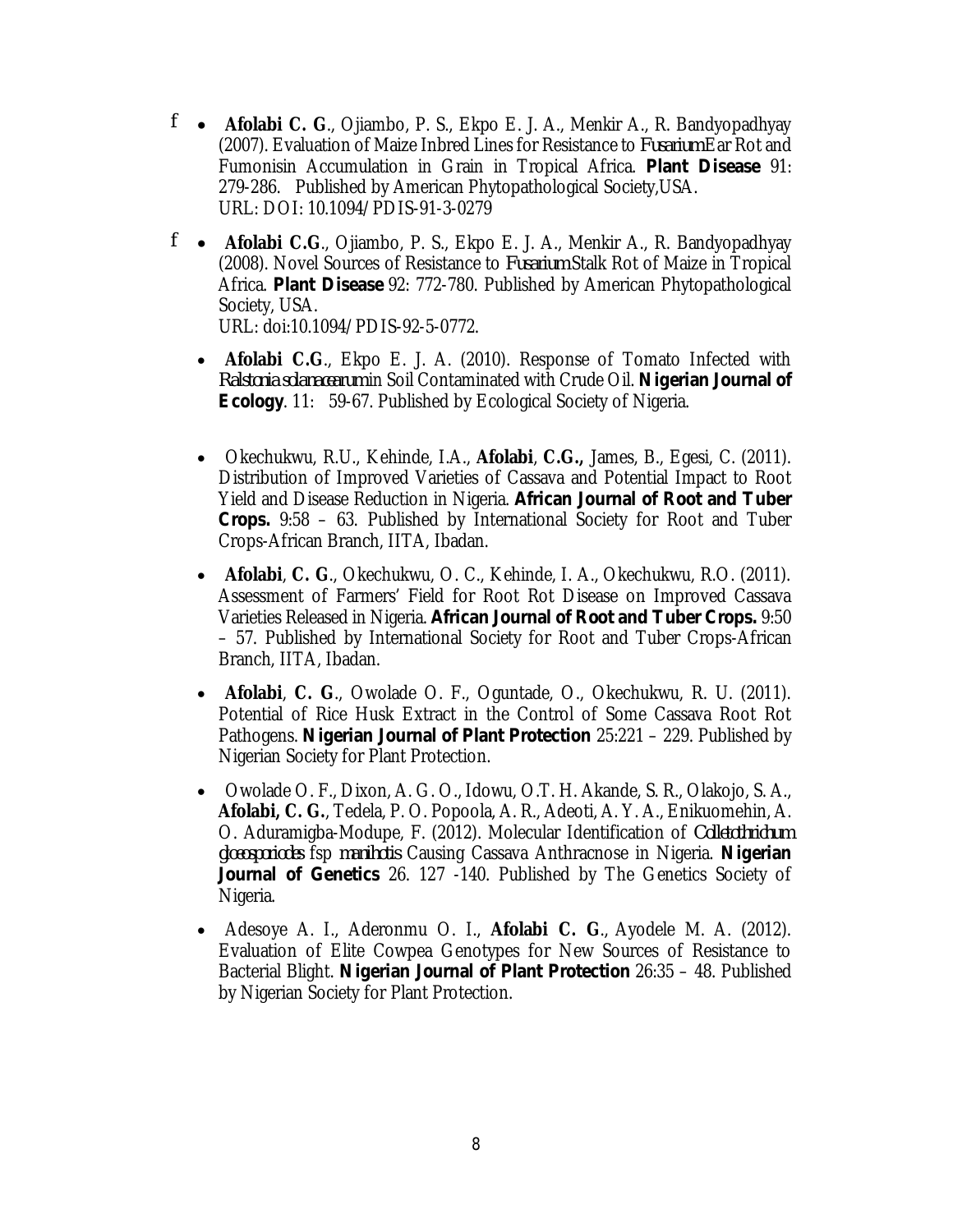- Popoola, A. R., Aluko, C. T., **Afolabi, C. G.,** Uzochukwu, S. V. A. (2013). Rapid Screening of *In-Vitro* Regenerated Plantlets of Four Nigerian Cowpea Varieties to Artificially-Inoculated Fungal Wilt Pathogen. *Nigerian Journal*  **Biotechnology** 25: 12-17. Published by Biotechnology Society of Nigeria
- *f* Ezekiel C. N., Nwangburuka C. C., Chioma G. B., Sulyok M., Warth B., **Afolabi C. G**., Osiberu A. A., Oladimeji M. O., Denton O. A., Tayo G. O. Krska R. (2013). Occurence, Mycotoxins and Toxicity of *Fusarium* species from *Abelmoschus esculentus* and *Sesamum indicum* Seeds. *Mycotoxins* 63: 27-38. Published by Japanese Society of Mycotoxicology, Japan. URL: <https://www.jsage.jst.go.jp/browse/myco>
- *f* **Afolabi C. G**., Ekpo E. J. A., Bandyopadhyay (2013). Maize Contamination by Zearalenone and T-2 toxin and Human Exposure in Nigeria. *Mycotoxins* 63 (2) 143 -149. Published by Japanese Society of Mycotoxicology, Japan. URL: [www.jsage.jst.go.jp/browse/myco](http://www.jsage.jst.go.jp/browse/myco)
	- Egbontan A. O., **Afolabi C. G**. Kehinde I. A. (2013). Effect of Some Tropical Plant Extracts on Mycelia Growth and Sporulation of *Fusarium graminearum*, Causal Agent of Fusarium head blight (FHB) of Wheat (*Triticuma estivum* L). *Nigerian Journal of Plant Protection* 27:28-35. Published by Nigerian Society for Plant Protection.
- *f* **Afolabi, C. G.,** Adigbo S.O. (2014). Effects of N application on the development of blast disease and yield of rice under sawah system in Nigeria. *Annals of Tropical Research* 36[1]:63-74. Published by Visayas State University, Baybay, Leyte, 6521-A Philippines.
	- Teekpeh, O. B., Popoola, A. R., Fajinmi, A. A., **Afolabi, C. G.,** Bodunde, J. G. (2014). Effects of Fertilizer Application on anthracnose fruit rot and yield of pepper (Capsicum species) in Abeokuta, South-West Nigeria. *Nigerian Journal of Plant Protection* 28:73-80.Published by Nigerian Society for Plant Protection.
	- Yekini, B. A., **Afolabi, C. G**., Kehinde, I. A., Enikuomehin, O. A. (2014). Reaction of Naturally Infected Lomato Genotypes to Fusarium wilt Under Tropical Conditions. *Nigerian Journal of Plant Protection* 28:81-90. Published by Nigerian Society for Plant Protection.
	- Egbontan, A. O., Afolabi, C. G., Kehinde, I. A., Enikuomehin, O. A. (2014). Interfungal Relationship, Mycotoxin Presence and Proximate Contents of Wheat Consumed in Some Parts of Nigeria. *Nigerian Journal of Plant*  **Protection** 28:108-116. Published by Nigerian Society for Plant Protection.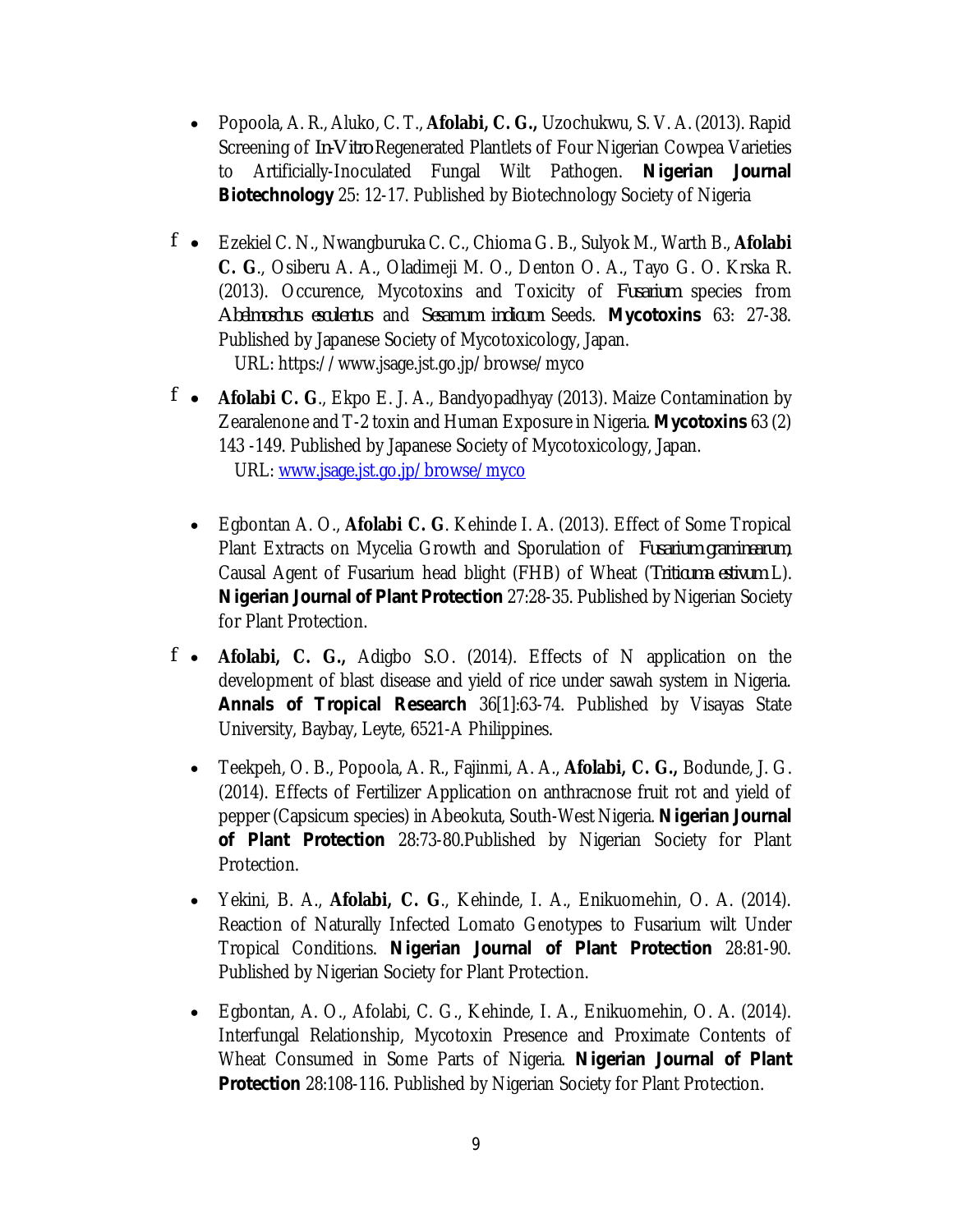- Kehinde, I. A. Ogungbe, O. F. **Afolabi, C. G**. (2014). Potentials of some botanicals in the control of fungal pathogens associated with African yam bean. *Journal of Organic Agriculture and Environment* 2:84-92. Published by Organic Agriculture Project in Tertiary institution in Nigeria.
- *f* **Afolabi, C. G**., Ezekiel, C. N., Kehinde, I. A., Olaolu, A. W., Ogunsanya, O. M. (2015). Contamination of Groundnut in South-Western Nigeria by Aflatoxigenic Fungi and Aflatoxins in Relation to Processing. *Journal of Phytopathology* 163:279-286. Published by Blackwell Verlag GmbH, Germany.

URL: DOI: 10.1111/jph.12317

- *f* Popoola, A. R., Durosomo, A. H., **Afolabi, C. G**., Idehen, E. O. (2015) Regeneration of Somaclonal Variants of Tomato (*Solanum lycopersicum* L.) for Resistance to Fusarium Wilt. *Journal of Crop Improvement*, 29:5, 636-649. Published by Taylor and Francis UK. URL: DOI: 10.1080/15427528.2015.1066287
	- Yekini B. A., Nwawuisi, J. U., **Afolabi C. G**., Awoyemi S. O. , Oyeleye, A.D. (2015). Efficacy of two plant extracts in the control of fungi associated with physic nut (*Jatropha curcas*) in Ishiagu, Ebonyi. *Nigerian Journal of Plant*  **Protection** 29:96-102. Published by Nigerian Society for Plant Protection
- *f* Awoyemi, S. O., **Afolabi, C. G**., Popoola, A. R., Odedina, J. N., Adigbo, S. O. (2016). Performances of improved cassava (*Manihot esculenta* Crantz) cultivars against root rot disease and yield in cassava-maize intercropping systems under natural infection. *Archives of Phytopathology and Plant Protection* 49:386–401. Published by Taylor and Francis,UK. URL: DOI: 10.1080/03235408.2016.1221561
- *f* Jimoh, M. Enikuomehin, O. A. **Afolabi, C. G**. Olowe V. I. O. Egbontan ,A. (2016): Achieving improved control of foliar diseases of sesame (*Sesamum indicum* L.) intercropped with maize (Zea mays L.) through foliar spray of plant extracts. *Archives of Phytopathology and Plant Protection*, Published by Taylor and Francis, UK.

URL: DOI: 10.1080/03235408.2016.1245061

 Aigbokhan O. F., **Afolabi C. G.** Claudius-Cole A. O. (2016). Incidence and pathogenicity of fungi associated with cocoyam (*Xanthosoma sagittifolium*) root rot in selected local government areas of Oyo State, Nigeria. *Nigerian Journal of Plant Protection* 30: 118-124. Published by Nigerian Society for Plant Protection.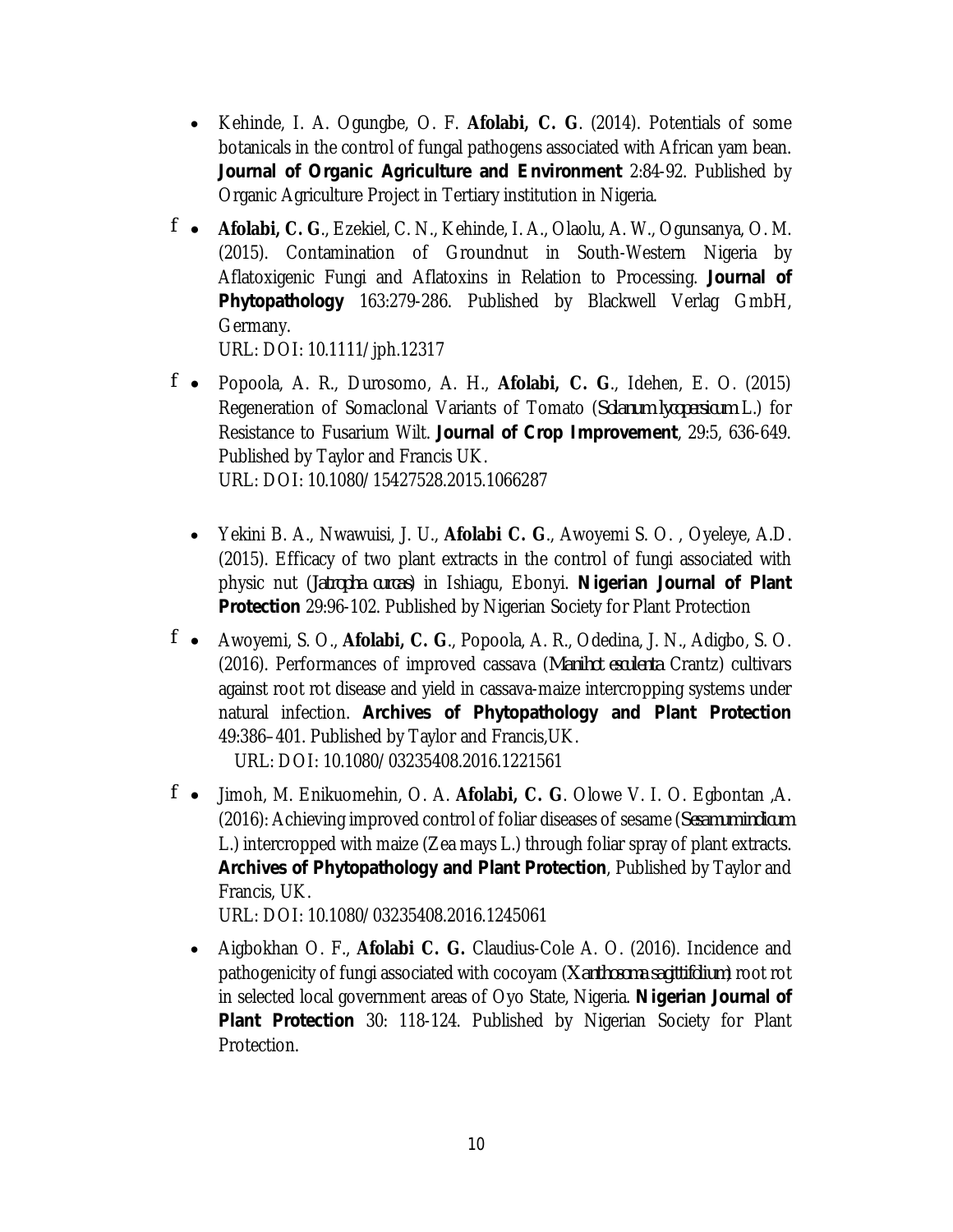- *f* Egbontan A O., **Afolabi, C. G**., Kehinde, I. A., Enikuomehin, O. A., Ezekiel, C. N., Sulyok, M, Warth, B., Krska, R. (2017). A mini-survey of moulds and mycotoxins in locally grown and imported wheat grains in Nigeria. *Mycotoxin Research* 33:59-64. Published by Society for Mycotoxin Research and Springer-Verlag Berlin Heidelberg, Germany. URL: DOI 10.1007/s12550-016-0264-8
- *f* **Afolabi, C. G**., Oduola, O. A. (2017). Response of Capsicum species Genotype to Cercospora Leafspot Disease and Yield Due to Natural Infection in the Tropics. *International Journal of Vegetable Science.* 23(4): 372-380. Published by Taylor and Francis, UK. URL:<http://dx.dox.org/10.1080/19315260.2017.1304480>
	- Ayo-John E. I., **Afolabi C. G.,** Kazeem, M. O., Balogun, A. H., Oyebamiji, K. A., Awoyungbo, F. Y., Opanuga, O. I. Jowa, G. A. Ojeogwu, E. I. (2017). Virus Diseases of Fruit Vegetable Crops in Farms under Fadama III Projects in Oyo State, Southwest Nigeria. *Journal of Agriculture and Fisheries*. 16 (2):115-120. Published by The Faculty of Agriculture, University of Benin, Nigeria.
	- **Afolabi, C. G**., Awoyemi, S. O. (2017). Inhibitory Effects of Some Bio-Fungicides on Cassava Root Rot Pathogens. *African Journal of Root and tuber Crops* 13 (1): 8-9. Published by International Society for Root and Tuber Crops-African Branch – (IITA, Ibadan).
- *f\** Odedina J. N., Adigbo S. O., Kulako P., Iluebbey P., Fabunmi T. O., **Afolabi**  C. G., Osipitan A. A. (2017). Effect of cropping system and age of plant at harvest on tuber rot and performance of elite cassava varieties in derived savannah. *Acta Agriculturae Slovenica*, 109 (2): 165-173.
- *f\** Ayodele V. O., Olowe O. M., **Afolabi C. G**., Kehinde I. A. (2018). Identification, Assessment of Diseases and Agronomic Parameters of *Curcuma amada* Roxb (Mango ginger). *Current Plant Biology* 15:51-57. Published by Elsevier B. V. Netherlands. URL: <https://www.doi.org/10.1016/j.cpb.2018.10.001>
- *\** Ajiwe, S. T., Popoola, A. R., **Afolabi, C. G**., Oduwaye, O. A., Ganiyu, S. A., Fajinmi, O. B., Chikaleke, V. A., Imonmion, J. E., Adigun, J. A., Taiwo, B. F. and Uzoemeka, I. P. (2019). Effect of Iodine Biofortification on Incidence and Severity of Fusarium Wilt and Yield of Tomato (*Solanum lycopersicum* L.), *Nigerian Journal of Biotechnology* 36 (1): 146-151. Published by Biotechnology Society of Nigeria.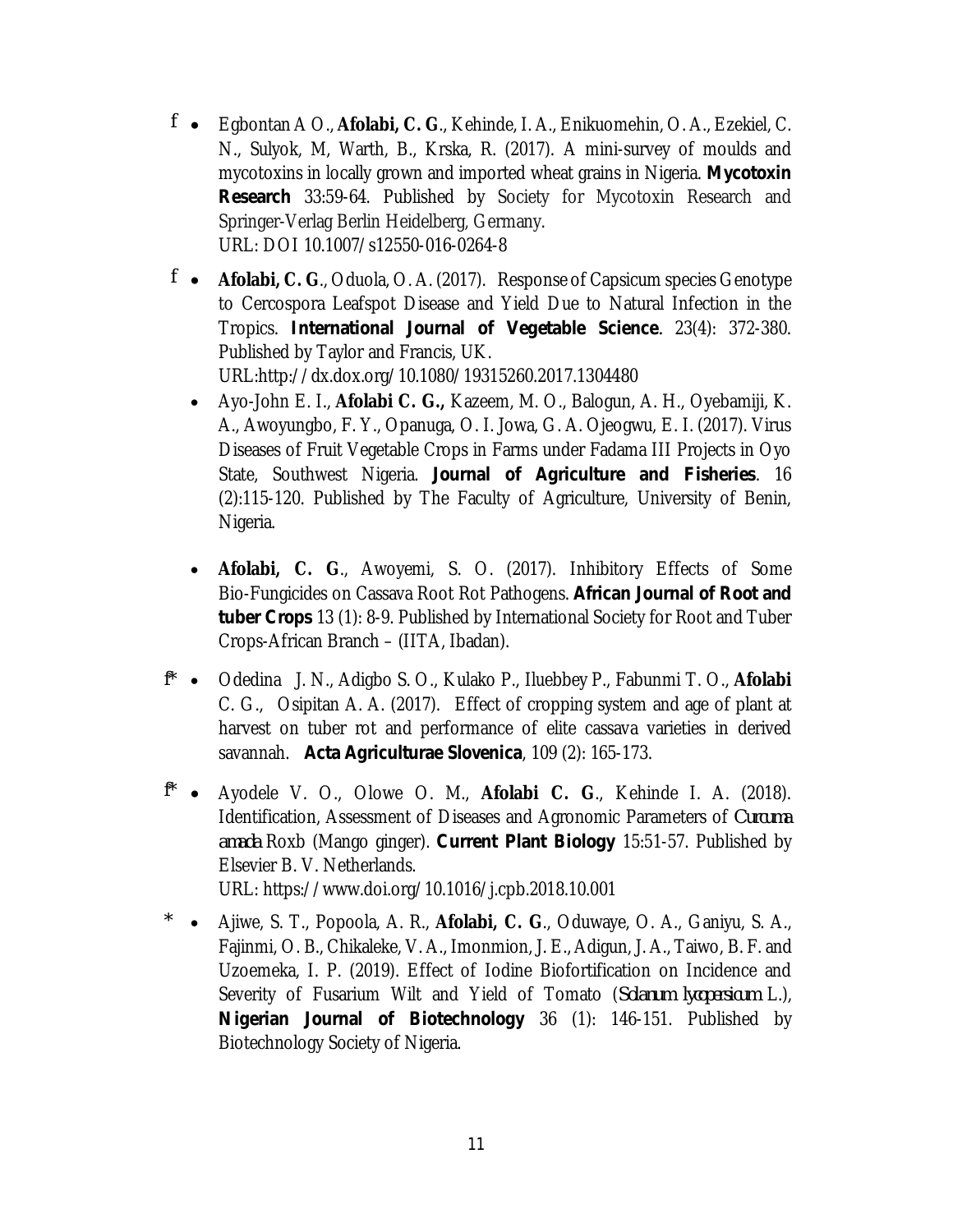- *f\** **Afolabi C. G**., Ogunsanya O. M., Lawal O. I. (2019). Evaluation of some African Yam Bean (*Sphenostylis stenocarpa* [Hochst. Ex A. Rich]) Accessions for Resistance to Flower Bud and Pod Rot Diseases. *Current Plant Biology* 20:1 – 5. Published by Elsevier B. V. Netherlands. URL: <https://www.doi.org/10.1016/j.cpb.2019.100126>
- *\** Yekini, B. A., Alade, O. D., **Afolabi, C. G**., Mbah, O. I., Dada, O. A. (2019). Evaluation of Rice (O*ryza sativa* l.) Blast Disease and their Control with India Eliotrope (*Heliotropium indicum*) in Aninri Local Government, Enugu State, Nigeria. *Nigerian Journal of Mycology* 11: 1-14. Published by Mycological Society of Nigeria.
- *\** Olayemi, P.O., Odedara, O. O., **Afolabi, C. G**., Akintokun, K. A. Soremi, P. A., Akintokun, P. O. (2019). Assessment of Phytobeneficial Rhizospheric Bacteria Isolated from Two Nigerian Rice Cultivars for Plant Growth Promoting Abilities. *Nigerian Journal of Plant Protection* 33:114-128. Published by Nigerian Society for Plant Protection.
- *f\** **Afolabi**, **C. G.,** Ezekiel C. N., Ogunbiyi A. E., Oluwadairo O. J., Sulyok M., Krska R. (2020). Fungi and Mycotoxins in Cowpea (*Vigna unguiculata* L) on Nigerian Markets. *Food Additives and Contaminants:* **Part B** 13:1, 52-58. Published by Taylor and Francis, UK.

URL: DOI:10.1080/19393210.2019.1690590.

- *\** Ogunsanya, O. M., **Afolabi, C. G**., Otunsanya, M. O., Adebisi, M. A. (2020). Response of African Yam Bean (*Sphenostylis stenocarpa* [Hochst. Ex A. Rich]) Accessions to Viral Diseases and Serological Identification of the Associated Viruses. *Nigerian Journal of Biotechnology* 37: 87-95. Published by Biotechnology Society of Nigeria.
- *\** Oloyede, A. R. Ogbuagor,C. J., **Afolabi, C. G.** and Akintokun, A. K. (2021). Biological control of bacterial canker of tomato (*Lycopersicon esculentum* Mill.) by use of non-native strains of plant growth-promoting rhizobacteria. *Archives of Phytopathology and Plant Protection* 54:xxxx Publish online:18 March 2021 by Taylor and Francis, UK.

URL:doi.org/10.1080/03235408.2021.1895477

 Igwe, K. C., A. A. Osipitan, **C. G. Afolabi** and O. I. Lawal. (2021). Assessment of insect pests of sweet potato (Ipomoea batatas L.) and control with botanicals. *International Journal of Pest Management* 67:xxxx. Published online:10 May 2021 by Taylor and Francis, UK.

URL: DOI: 10.1080/09670874.2021.1918357

\* Publication added after last promotion *f* foreign journal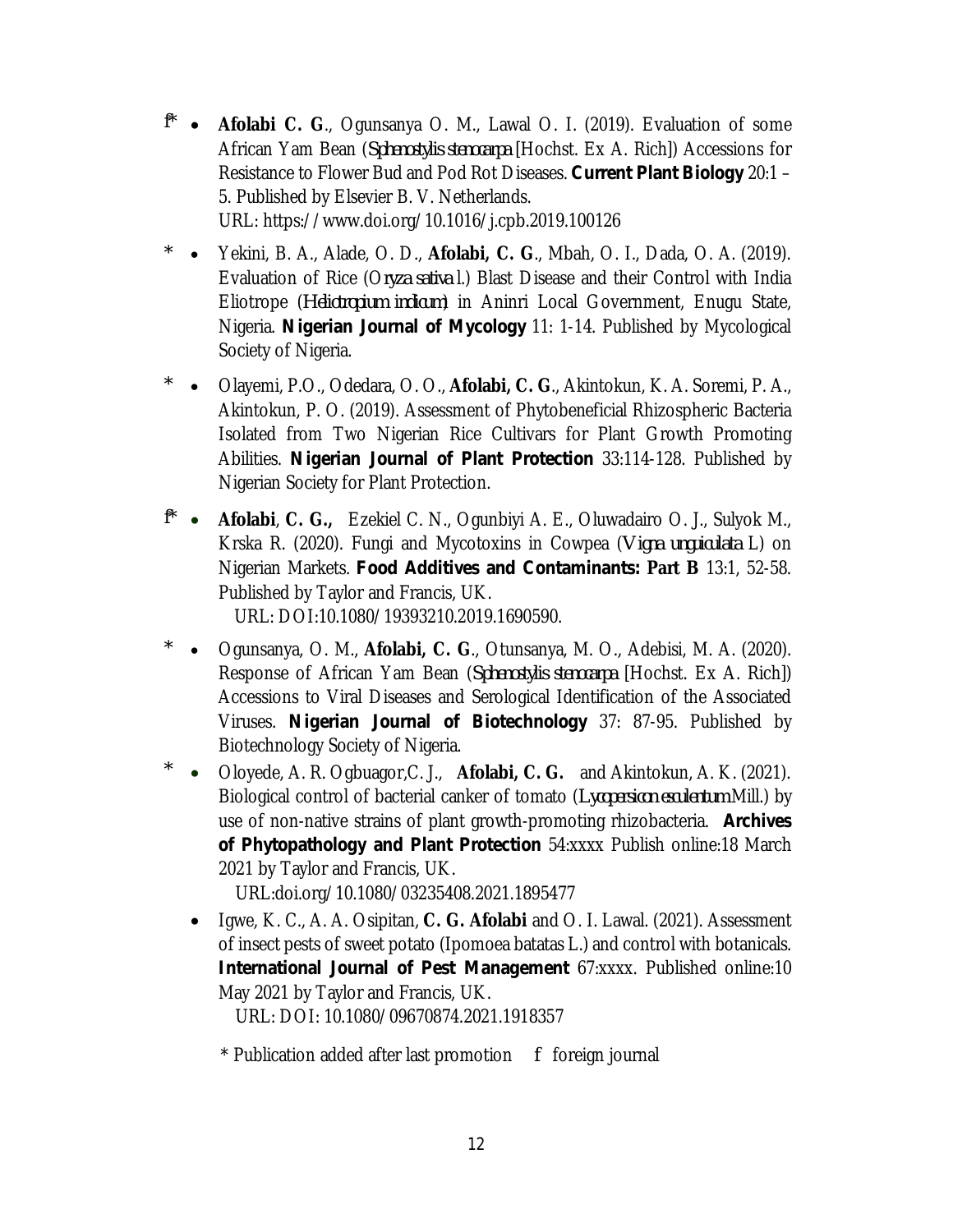# **CONFERENCE PROCEEDINGS**

- Popoola, A. R., Adetola O. K., Awotide O. G., Owolade O. F., **Afolabi, C. G.**, Ganiyu A. S., Idowu O.T. H., Fajinmi A.A., Kehinde I. A. (2012). Resistance to anthracnose (*Colletothricum gloeosporiodes*) in Tissue Cultured White Guinea Yam (*Dioscorea rotundata*). **Proceedings of the 46th Annual Conference of the Agricultural Society of Nigeria (ASN),** J. M. Jibrin, M. A. Hussaini, B. M. Auwalu, E.U. Essiet, I. R. Muhammad, S. G. Mohammed, M. I. Daneji, and S. A. Pantami (Eds.) 649 – 652. Published by ASN.
- *f* Adigbo, S.O., Odedina, J.N., **Afolabi**, **C. G.,** Adeogun M.T., Sanusi, N.O. (2013). Effects of Lowland Rice and N-fertilizer Rates on Performance of Lowland Rice in Sawah Based Rice Production. **Proceedings of the 47th Annual Conference of the Agricultural Society of Nigeria (ASN)**, J. A. Adediran, J. O. Saka, A. G. Ibrahim, V. A. Adeyemi, M. O. Adenekan, and A. O. Atere. (Eds.) 1314-1317. Published by ASN.
- *f* Popoola, A. R., Ercolano, M. R., Ferriello, F., Kaledzi, P. D., Ganiyu, S. A., Owolade, O. F., Kehinde, I. A., Fajinmi, A.A., **Afolabi, C. G**., Dapaah, H. K., Ojo, D. K., Adegbite, D.A, Falana, Y., Adedibu, O. B. (2013). Identification of 12 Resistant Gene in Nigerian Accessions of Tomato Using CAPS Markers**. African Crop Science Conference Proceedings.** B. R. Singh, E. Otabbong, K. Z. Ahmed, B. Fawole, B. Ntare (Eds.) Vol. 11:149-153. Published by African Crop Science Society.
	- Teekpeh, O. B., Popoola, A. R., Fajinmi, A. A., **Afolabi, C. G**., Bodunde, J. G. (2014). Morphological Identification of *Colletotrichum* species Causing Anthracnose Fruit Rots of Pepper (*Capsicum* species) in Abeokuta, Nigeria. **Proceedings of the 32nd Annual Conference of Horticultural Society of Nigeria (HORTSON).** Olasantan, F. O., Aiyelaagbe, L. O. O., Olubode, O. O., Makinde, E. A., Bodunde, J. G. (Eds). 188 -195. Published by HORTSON.

#### **MAJOR CONFERENCES ATTENDED WITH PAPERS READ**

- Conference of Nigerian Society for Plant Protection, March, 2020. Evaluation of cowpea (*Vigna unguiculata* L. Walp) accessions for resistance to Cercospora leaf spot
- Conference of Nigerian Society for Plant Protection, April, 2019. Attended the  $44<sup>th</sup>$  Annual Conference on Sustainable Plant Health for Inclusive Development in the Changing Climate.
- Conference of Nigerian Society for Plant Protection, March, 2018. Evaluation of Some African Yam Bean (*Sphenostylis sternocarpa* [Hochst ex A. Rich.]Harms) Accessions for resistance to flower bud rot disease.
- Annual Meetings of American Phytopathological Society, California USA, July, 2015. Performance of some pepper (*Capsicum*) species against foliar diseases under natural infection in Nigeria.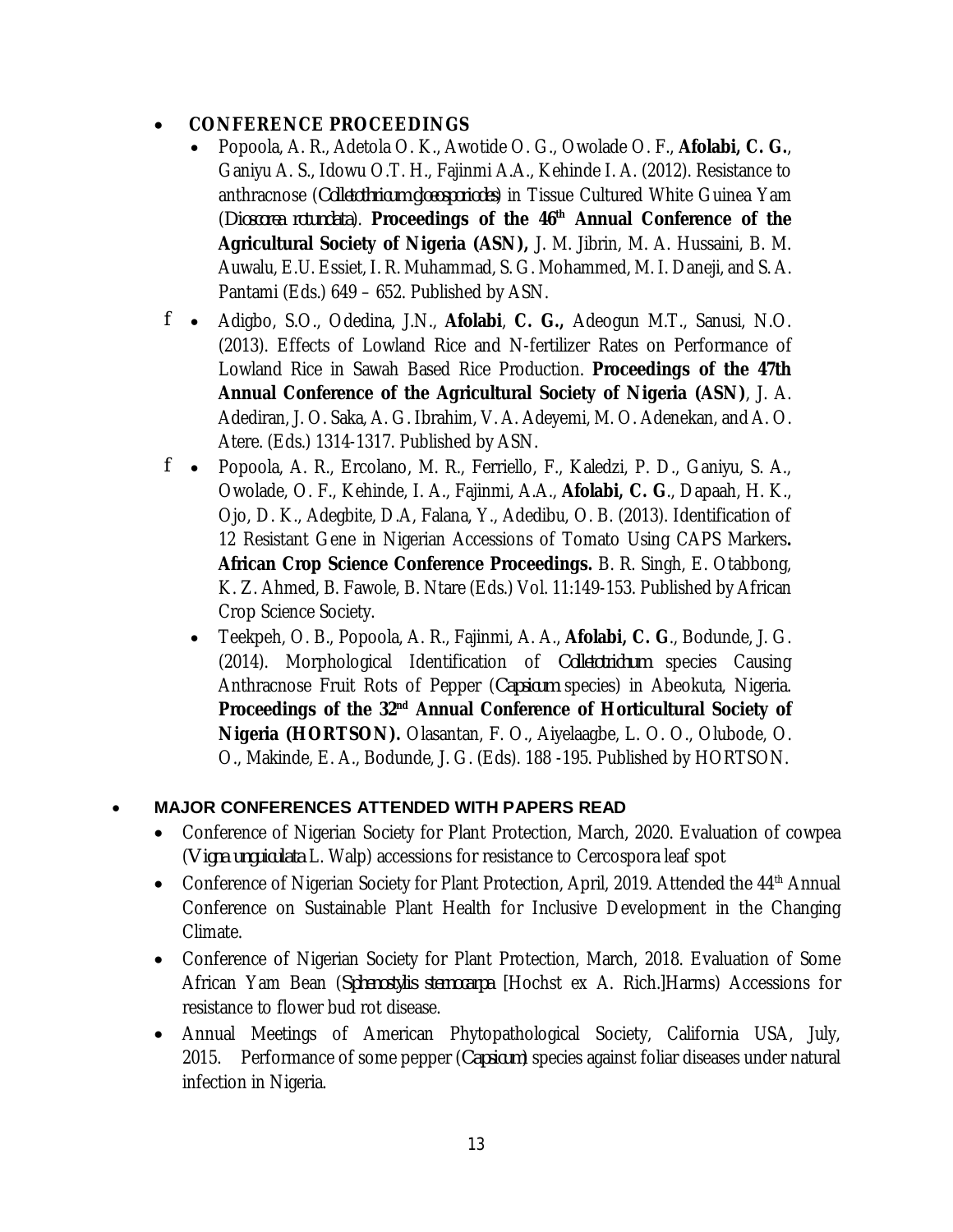• Conference of Nigerian Society for Plant Protection, March, 2014. Preliminary studies on field diseases of pepper (*Capsicum* species) in Nigeria

#### **11. INFORMATION ON FELLOWSHIP, MASTER'S PROJECT AND Ph.D. THESIS SUPERVISED**

#### *M. Agric. Projects*

 **Title of Thesis - Recovery of Aflasafe© Strains from Maize Plant Parts and Soil Samples after Field Application** Asibe A. A. (PG 13/0018) Date/Year of Commencement 2014 Completed 2017 Sole/Collaborative Supervision Major Supervisor **Title of Thesis – Evaluation of African Yam Bean Accessions for Resistance to Foliar and Pod Diseases** Name of Student **Ogunsanya O. M. (PG 14/0922)** Date/Year of Commencement 2015 Completed 2017 Sole/Collaborative Supervision Major Supervisor **Title of Thesis – Evaluation of Early and Medium Maturing Soybean Lines for Yield and Resistance to Foliar Diseases under Natural Infection** Salihu S. (PG14/0590) Date/Year of Commencement 2014 Completed 2018 Sole/Collaborative Supervision Major Supervisor **Title of Thesis – Reaction of Early Fruiting Cacao Hybrids to** *Phytophthora megakarya* Name of Student **Tijani A. A. (PG15/0626)** Date/Year of Commencement 2016 Completed 2018 Sole/Collaborative Supervision Major Supervisor **Title of Thesis – Evaluation of Bambara Groundnut for Resistance to Foliar Diseases** Name of Student **Anibaba A. (PG 16/0288)** Date/Year of Commencement 2017 Completed/On-going Completed Sole/Collaborative Supervision Major Supervisor **Title of Thesis – Performance of Some Elite Cowpea Lines to Brown Blotch Disease under Natural Infection** Name of Student **Edet Iwebaffa Amos (PG16/0467)** Date/Year of Commencement 2017 Completed/On-going **On-going** Sole/Collaborative Supervision Major Supervisor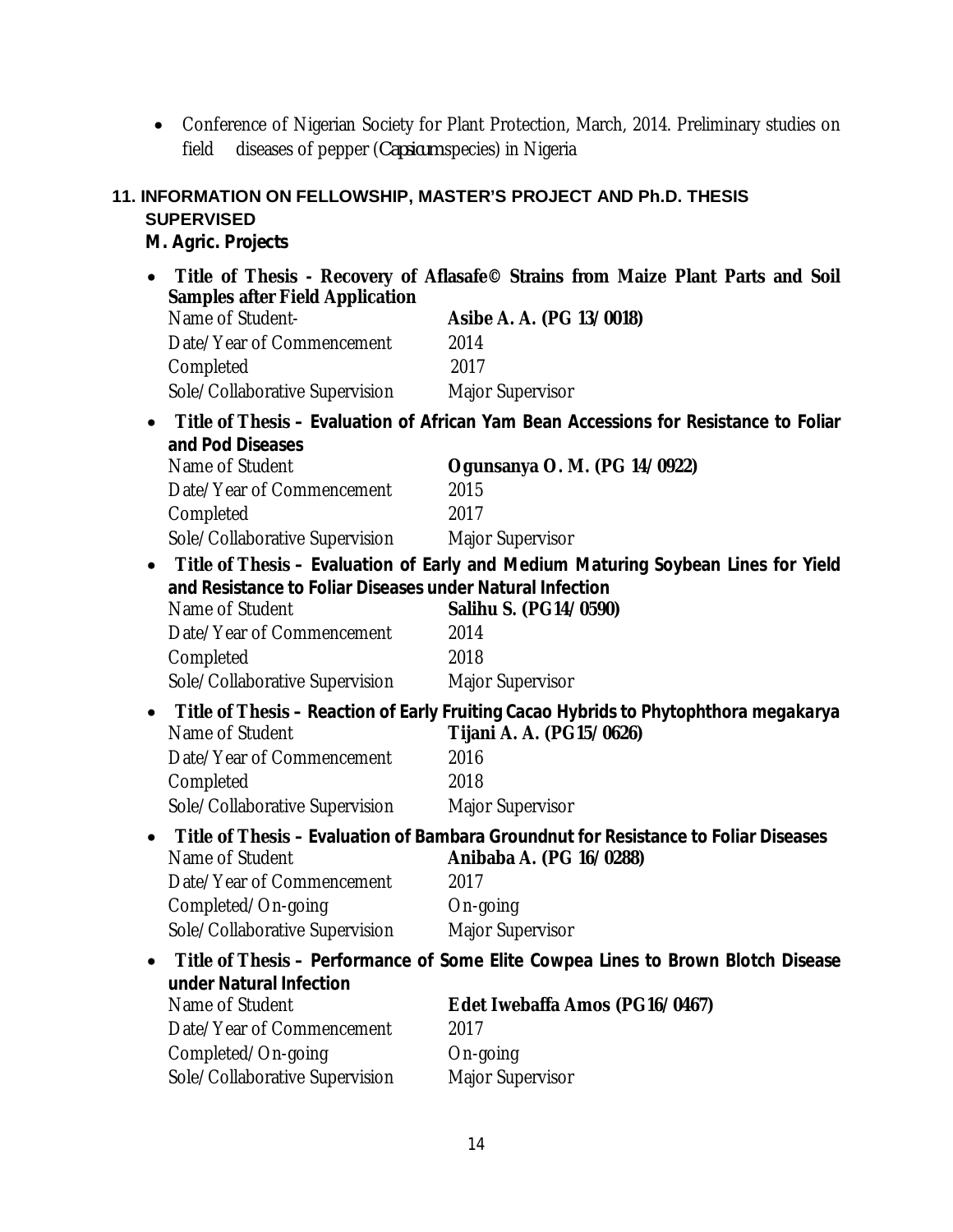|           |                                                                                                                                                              | Title of Thesis - Response of Cassava to systemic inoculation of Colletotrichum                                                                                 |
|-----------|--------------------------------------------------------------------------------------------------------------------------------------------------------------|-----------------------------------------------------------------------------------------------------------------------------------------------------------------|
|           | species under controlled environment                                                                                                                         |                                                                                                                                                                 |
|           | Name of Student-                                                                                                                                             | Adejoro O. R. (PG 16/0448)                                                                                                                                      |
|           | Date/Year of Commencement                                                                                                                                    | 2017                                                                                                                                                            |
|           | Completed/On-going                                                                                                                                           | On-going                                                                                                                                                        |
|           | Sole/Collaborative Supervision                                                                                                                               | Major Supervisor                                                                                                                                                |
|           |                                                                                                                                                              | Title of Thesis - Evaluation of Some Plant Extracts and Fungicide against Early Blight                                                                          |
|           | Name of Student                                                                                                                                              | Disease of Tomato (Lycopersicum esculentum L.) Caused by Alternaria solani<br>Okedara D. E. (PG 16/0296)                                                        |
|           | Date/Year of Commencement                                                                                                                                    | 2016                                                                                                                                                            |
|           | Completed/On-going                                                                                                                                           | On-going                                                                                                                                                        |
|           | Sole/Collaborative Supervision                                                                                                                               | Major Supervisor                                                                                                                                                |
|           |                                                                                                                                                              | Title of Thesis - Evaluation of Three Botanicals in Management of Anthracnose of                                                                                |
|           | <b>Bell Pepper</b><br>Name of Student                                                                                                                        | Nweke U. C. (PG 15/0576)                                                                                                                                        |
|           | Date/Year of Commencement                                                                                                                                    | 2016                                                                                                                                                            |
|           | Completed/On-going                                                                                                                                           | On-going                                                                                                                                                        |
|           | Sole/Collaborative Supervision                                                                                                                               | Major Supervisor                                                                                                                                                |
|           | <b>Botanicals</b><br>Name of Student-<br>Date/Year of Commencement<br>Completed<br>Sole/Collaborative Supervision                                            | Title of Thesis - Assessment of Insect Pests of Sweet Potatoes and the Control with<br>Igwe K. C. (PG 15/0134)<br>2015<br>2018<br>Minor Supervisor              |
| $\bullet$ | severity of Cercospora leaf Spot disease of Sesame<br>Name of Student<br>Date/Year of Commencement<br>Completed<br>Sole/Collaborative Supervision            | Title of Thesis - Effect of Fermented Extract of Tithonia diversifoloa on incidence and<br>Adeniyi B. (PG 14/0676)<br>2014<br>2019<br>Minor Supervisor          |
| $\bullet$ | Intercropping on Viral Diseases of Pepper (Capsicum annuum L)<br>Name of Student<br>Date/Year of Commencement<br>Completed<br>Sole/Collaborative Supervision | Title of Thesis – Identification of Pepper Veinal Mottle Virus Isolates and the Effect of<br>Ojeogwu E. (PG 14/0525)<br>2014<br>2018<br><b>Minor Supervisor</b> |
| $\bullet$ | Plant Extract in Forest-Savanna Transition Zone of Nigeria<br>Name of Student<br>Date/Year of Commencement                                                   | Title of Thesis - Assessment of Fungal Diseases of Soybeans and their Control with<br>Adeyemi O. A. (PG 13/0177)<br>2013                                        |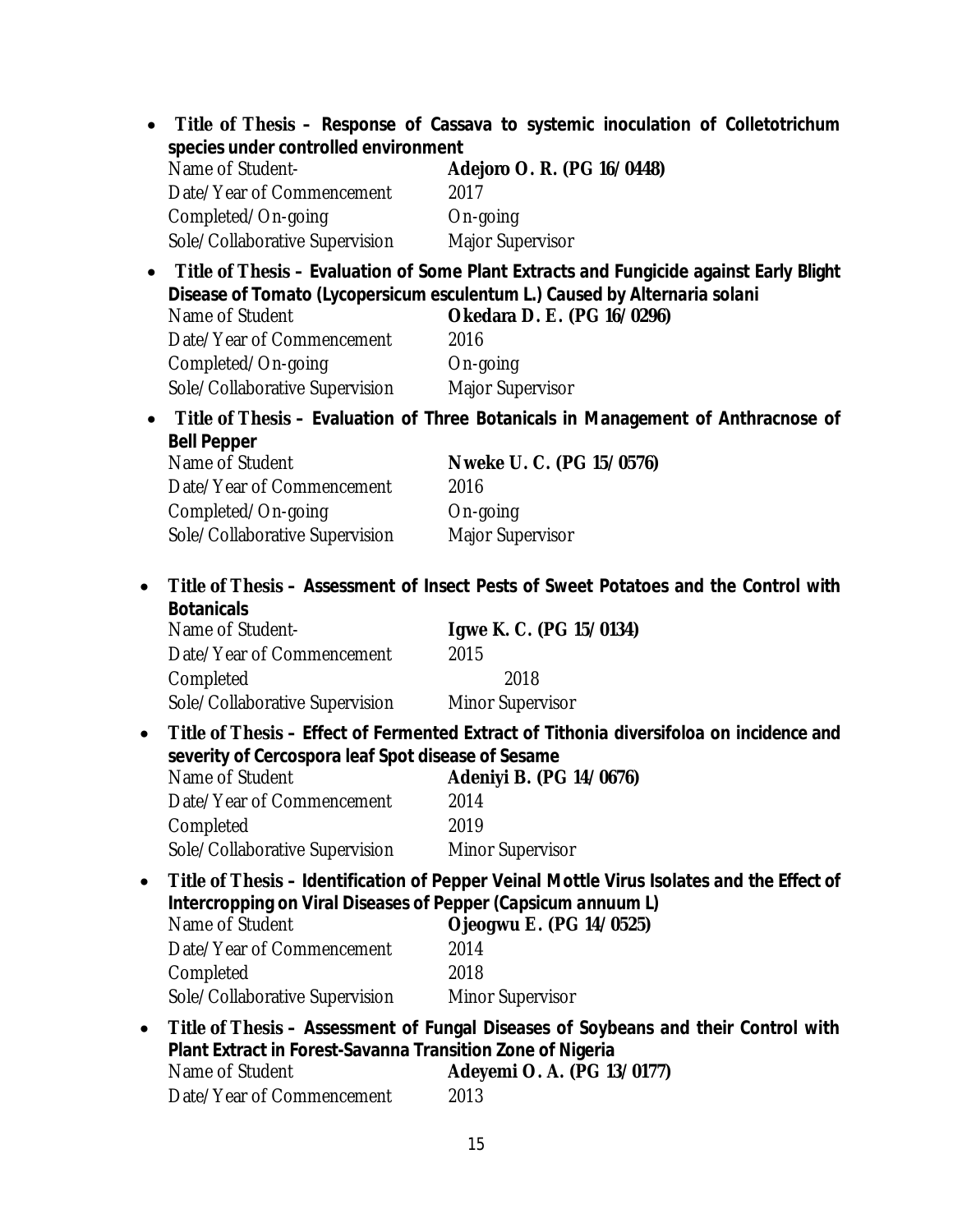Completed 2020 Sole/Collaborative Supervision Minor Supervisor

- **Title of Thesis – Effect of Botanical Extracts on the Control of** *Cercospora* **Leaf Spot Disease of Sesame (***Sesamum indicum* **L.) Intercropped with Maize (***Zea mays* **L)** Name of Student **Afolabi T. A. (PG 15/0196)** Date/Year of Commencement 2015 Completed 2018 Sole/Collaborative Supervision Minor Supervisor **Title of Thesis – Inherent and Applied Plant Growth Regulator in the Control of Fusarium Wilt and Improved Yield of Tomato Imonmion E. J. (PG 15/0026)** Date/Year of Commencement 2015 Completed 2019 Sole/Collaborative Supervision Minor Supervisor **Title of Thesis –Effects of Iodine Compounds on Fusarium Wilt (***Fusarium oxysporum* **fsp** *lycopersici***) and Fruit Yield of Tomato Plant (***Solanum lycopersicum* **L.)** Name of Student **Ajiwe S. T. (PG 16/0650)** Date/Year of Commencement 2016 Completed 2020 Sole/Collaborative Supervision Minor Supervisor **Title of Thesis – Effect of Induced Ripening Methods on Postharvest Rot of Plantain (***Musa paradisiaca***) and The Control of Associated Fungi with Plant Extracts**  Name of Student **Obafemi A. (PG 17/0465)** Date/Year of Commencement 2017 Completed/On-going Completed Sole/Collaborative Supervision Minor Supervisor **Title of Thesis – Effect of Storage temperature and Containers on Seed Physiological, Morphometric and Biochemical Attributes of Some Liberian Rice (***Oryza sativa* **L.) Genotypes** Name of Student **Ndomahum F. S. (PG 17/0563)** Date/Year of Commencement 2017 Completed/On-going Completed Sole/Collaborative Supervision Minor Supervisor
	- **Title of Thesis – Calcium Fertilizer Effects on Susceptibility to Tuber Rot by** *Rhizopus stolonifer* **Ehrenb. and Anthracnose Disease by** *Colletotrichum gloeosporioides* **Penz. in Dioscorea species**

| Name of Student                | Osijo A. T. (PG 15/0013) |
|--------------------------------|--------------------------|
| Date/Year of Commencement      | 2015                     |
| Completed                      | 2019                     |
| Sole/Collaborative Supervision | Major Supervisor         |
|                                |                          |

**Title of Thesis – Potentials of Rhizobacteria Isolated from Selected Medicinal Plants as**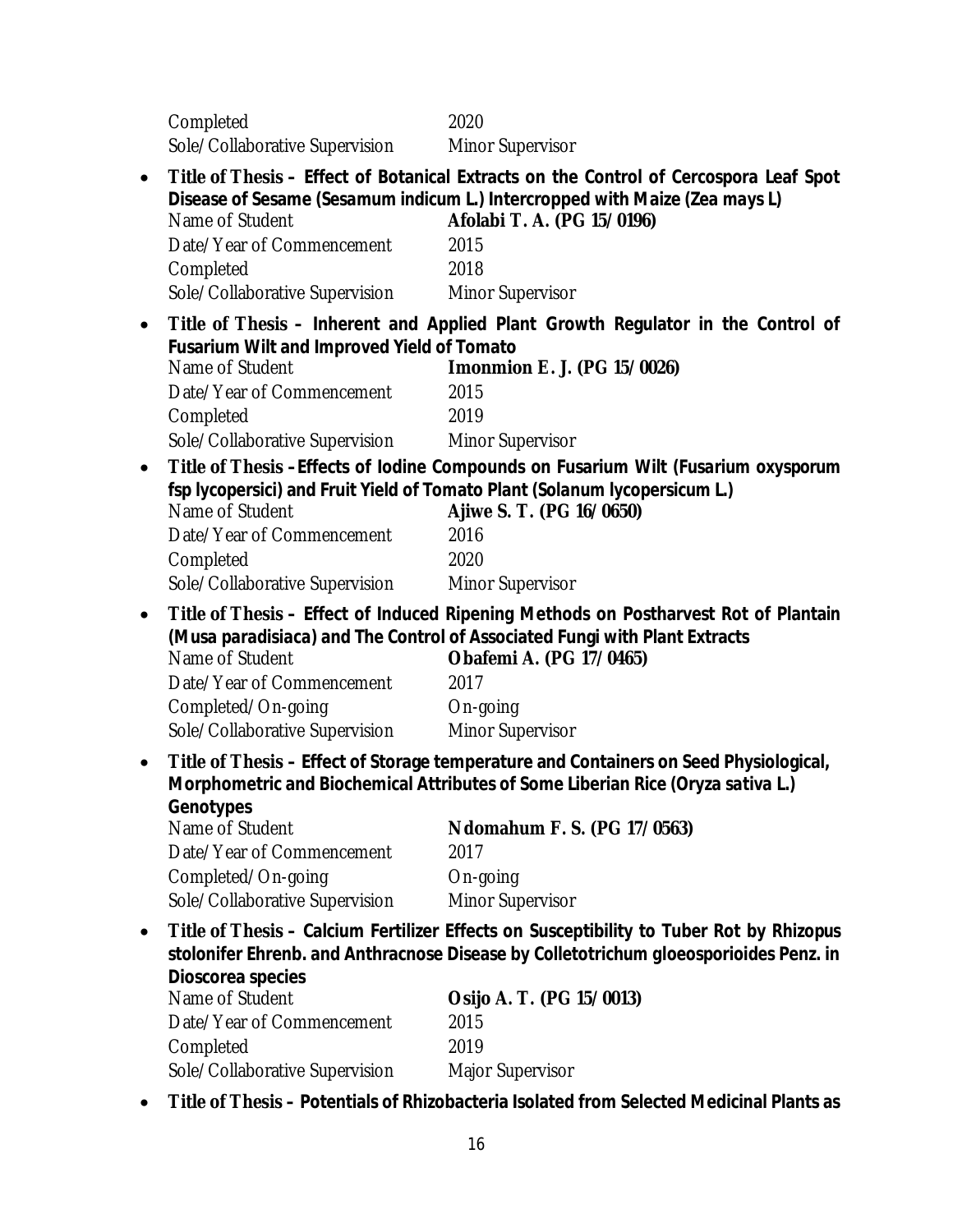| Name of Student                | Ogbuagor, C. J. (PG 14/0598) |
|--------------------------------|------------------------------|
| Date/Year of Commencement      | 2014                         |
| Completed                      | 2018                         |
| Sole/Collaborative Supervision | <b>Minor Supervisor</b>      |

#### **Title of Thesis – Experimental Investigation of Pathogenic Fungi Affecting Mango Ginger (***Curcuma amada***)**

| Name of Student                | Ayodele V. O. (PG 15/0228) |
|--------------------------------|----------------------------|
| Date/Year of Commencement      | 2015                       |
| Completed                      | 2018                       |
| Sole/Collaborative Supervision | <b>Minor Supervisor</b>    |

 **Title of Thesis – Efficacies of Some Plant Extracts on Microbial isolates Implicated in Blighted Leaves**

| Name of Student                | Sofuwa O. R. (PG 15/0040) |
|--------------------------------|---------------------------|
| Date/Year of Commencement      | 2015                      |
| Completed/On-going             | On-going                  |
| Sole/Collaborative Supervision | <b>Minor Supervisor</b>   |

#### *Ph. D. Thesis*

- **Title of Thesis – Evaluation of Extracts of Ash of Tropical Plants in The Control of Foliar Diseases of Sunflower Intercropped With Maize** Name of Student **Egbontan A. O**. **(PG 09/0123)** Date/Year of Commencement 2014 Completed 2018 Sole/Collaborative Supervision Minor Supervisor
- **Title of Thesis Integrated Control of Bacteria Wilt on Field Grown Tomatoes**<br> **Recklev F. (PG 06/0319)** Beckley F. (PG 06/0319) Date/Year of Commencement 2007 Completed 2019 Sole/Collaborative Supervision Minor Supervisor
- **Title of Thesis – Efficacy of Atoxigenic Strains of** *Aspergillus flavus* **in the Control of Toxigenic Strain of** *Aspergillus flavus* **on Groundnut in Lower River, Central River South and Upper River Regions in The Gambia**

| Manneh J. K. (PG/15/0697) |
|---------------------------|
| 2017                      |
| On-going                  |
| Major Supervisor          |
|                           |

 **Title of Thesis –Screening of Some Lowland Rice (***Oryzae sativa,* **L.) Varieties for Resistance to Blast Disease cause by** *Magnaporthe oryzae* **in Ebonyi State, Nigeria** Name of Student- **Yekini B. A. (PG 10/0273)**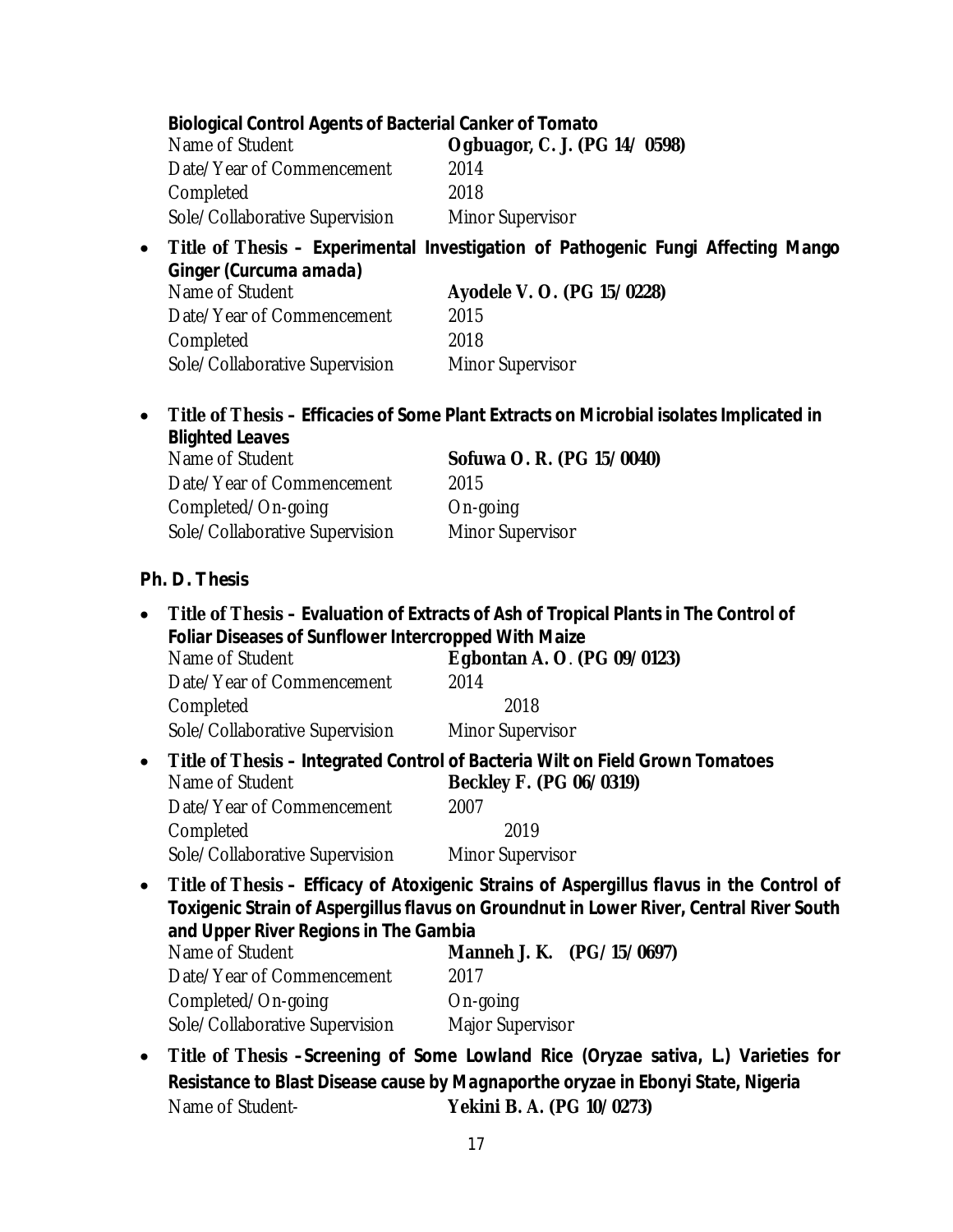Date/Year of Commencement 2017 Completed/On-going (anticipated date of completion) - 2021 Sole/Collaborative Supervision Major Supervisor **Title of Thesis – Evaluation of some African Yam Bean (***Sphenostylis sternocarpa*  **Hochst. Ex. A. Rich.) Accessions for Resistance to Fungal Diseases**  Name of Student- **Ogunsanya O. M. (PG 14/0922)** Date/Year of Commencement 2017 Completed/On-going Completed Sole/Collaborative Supervision- Major Supervisor **Title of Thesis – Molecular Characterization and Evaluation of some Yam (***Dioscorea alata***) Accessions for Resistance to Anthracnose Disease caused by** *Colletotrichum gloesporioides* Name of Student **Asibe F. A. (PG 13/0018)** Date/Year of Commencement 2017 Completed/On-going (anticipated date of completion) - 2021 Sole/Collaborative Supervision Major Supervisor **Title of Thesis – Molecular Characterization of** *Aspergillus flavus* **and Management of aflatoxin on Maize and Groundnut** Name of Student- **Babalola O. O. (PG 17/0692)** Date/Year of Commencement 2017 Completed/On-going **On-going** Sole/Collaborative Supervision Major Supervisor **Title of Thesis – Screening of Tomato Accessions for Resistance to Bacterial Wilt** Name of Student **Adedibu O. B. (PG 08/0372)** Date/Year of Commencement 2017 Completed/On-going **On-going** Sole/Collaborative Supervision- Minor Supervisor **12. EXTRA CURRICULA ACTIVITIES** (i) Playing football, listening to music and Table-Tennis **13. REFEREES Professor A. O. Enikuomehin** Dept. of Crop Protection Federal University of Agriculture, Abeokuta, Nigeria Email: [adeenikuomehin@yahoo.com](mailto:adeenikuomehin@yahoo.com) **Prof. O. R. Pitan** Dept. of Crop Protection Federal University of Agriculture, Abeokuta, Nigeria. Email: [femipitan@yahoo.com](mailto:femipitan@yahoo.com)